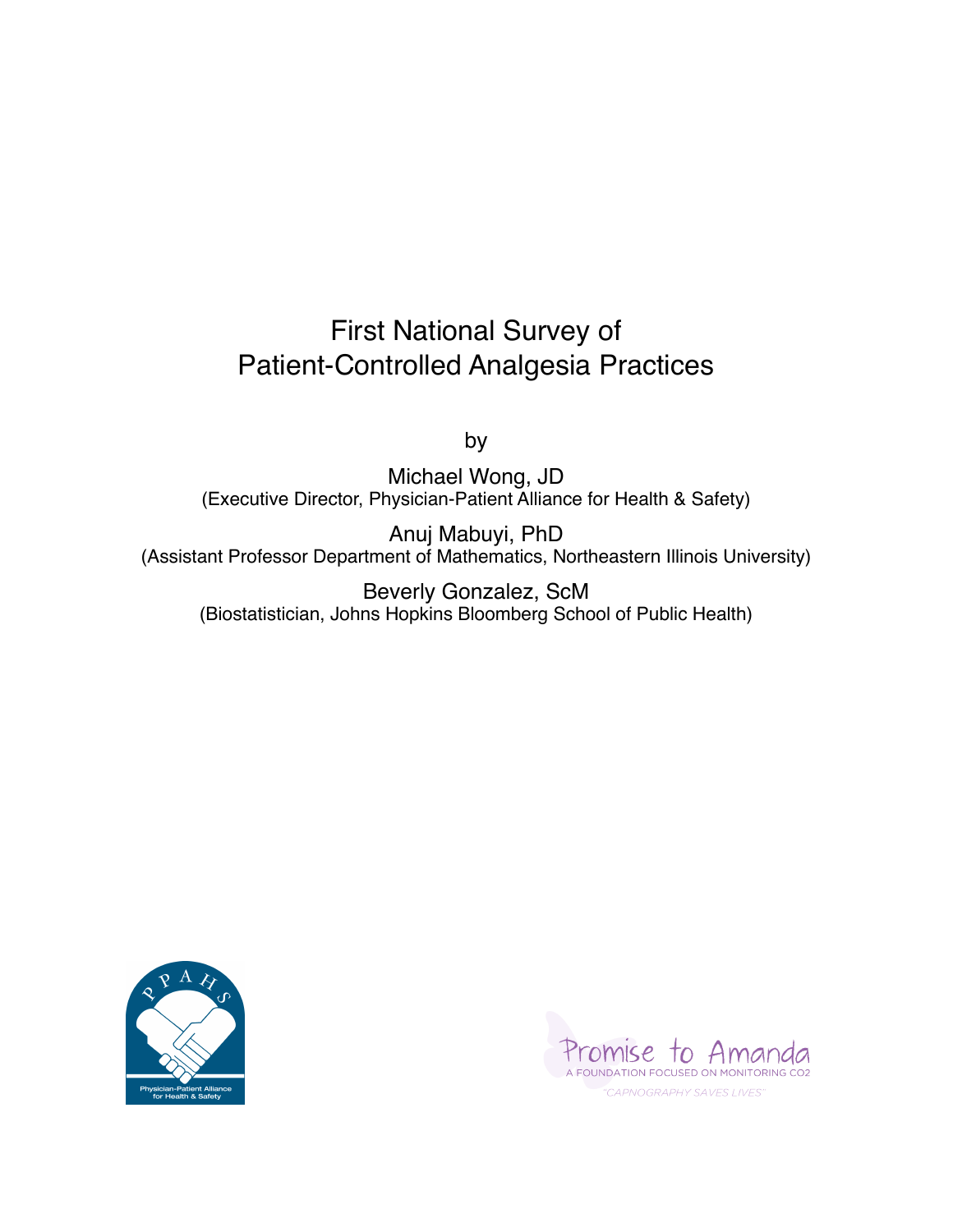# **Executive Summary**

In early 2013, for the very first time, a national survey of hospitals was conducted to determine practices around patient-controlled analgesia (PCA) pumps. With responses from hospitals from 40 states, the survey provides a baseline of information about (1) the practices and standards currently followed by hospitals in PCA administration; (2) the way hospitals view the role of technology in administration and monitoring of opioids; and (3) the technology, training and information healthcare providers think are important for greater patient safety in the future.

On the negative side, there is a huge cause for concern for patient safety, as there is a great lack of consistency in safety procedures being followed by hospitals across the country. This most likely accounts for a large proportion of adverse events and deaths associated with PCA use.

On the positive side, survey findings also show that adverse events have been averted or costs and expenses reduced by hospitals that are continuously monitoring their patients with pulse oximetry and/or capnography. This demonstrates the critical importance of using continuous monitoring as a technological safety nets for patients. As well, it also points to a way hospitals may reduce their costs and expenses.

Below are summarized some of the key findings of the survey:

#### **Patient Risk Factors Considered**:

- Despite much discussion by key healthcare organizations like The Joint Commission and the Institute for Safe Medication Practice about assessing the risk factors of patients, there is a huge variation among hospitals about what risk factors are being considered before initiating PCA. About two out of every three hospitals are not considering the six major patient risk factors of these healthcare organizations.
- The Joint Commission [recommends](http://www.jointcommission.org/assets/1/18/SEA_49_opioids_8_2_12_final.pdf)<sup>1</sup> taking "extra precautions with patients who are new to opioids or who are being restarted on opioids." However, almost one out of five hospitals are not assessing patients for being opioid naive.
- Pharmacists were four times more likely to consider opioid naive as a risk factor versus other healthcare professions. However, physicians were approximately 70 percent less likely than other types of respondents to say that they consider opioid naive as a patient risk factor.
- Although many studies have shown the increased risk of using anesthesia with [obese patients](http://bja.oxfordjournals.org/content/105/suppl_1/i16.long), [2](#page-1-1) three out of every 20 hospitals do not consider obesity as a patient risk factor.
- Even though The Joint Commission cautions against the use of opioids in older patients because of the heightened risk of over-sedation and respiratory depression,

<span id="page-1-0"></span><sup>1</sup> The Joint Commission, Sentinel Event Alert, Issue 49, August 8, 2012

<span id="page-1-1"></span><sup>2</sup> J. Ingrande and H. J. M. Lemmens, "Dose adjustment of anaesthetics in the morbidly obese" British of Journal of Anesthesia Volume 105, Issue suppl 1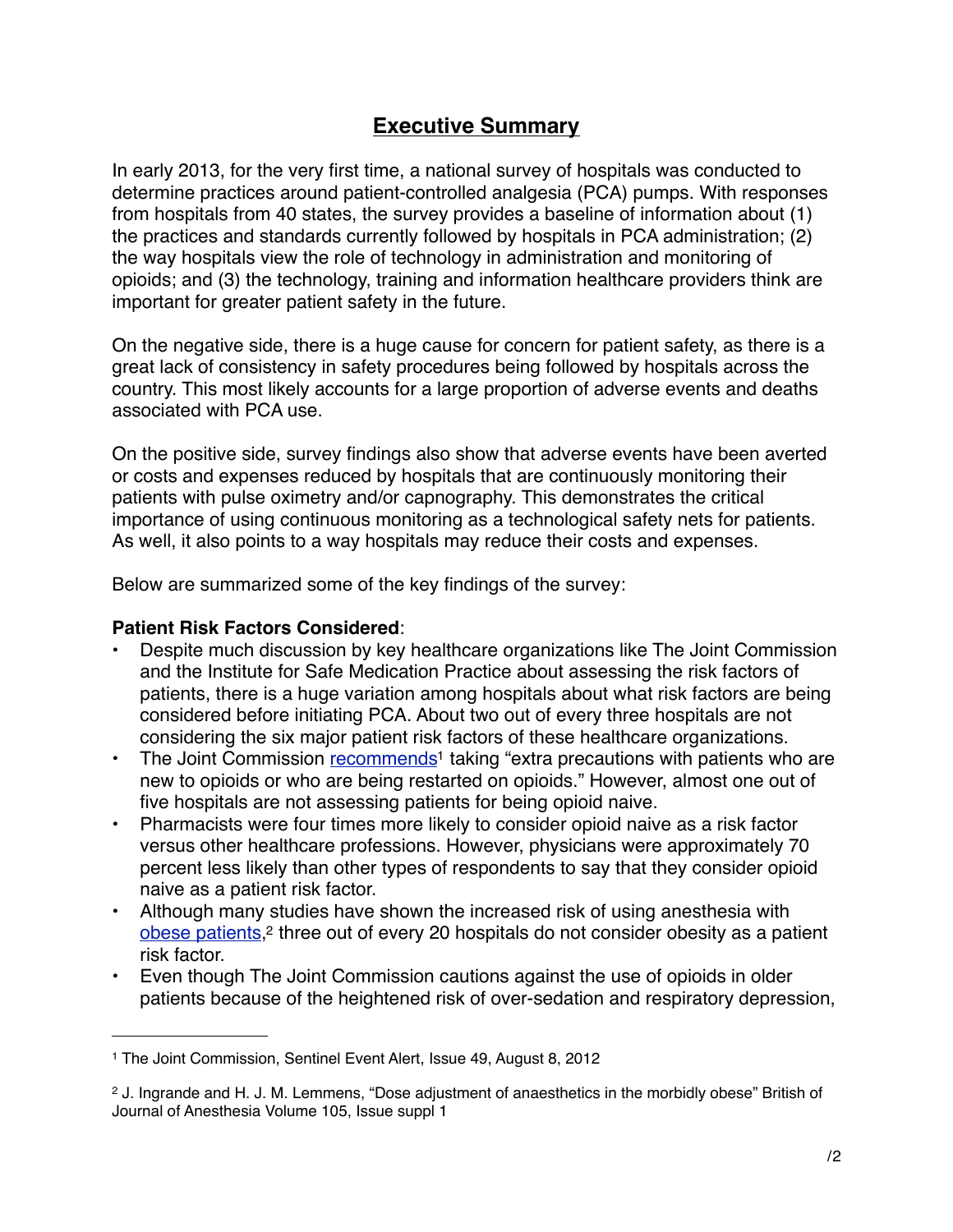about three out of every 20 hospitals do not consider advanced age as a patient risk factor.

### **Double-Checks to Verify Proper PCA Connection and Settings:**

- Although [approximately 70% of the PCA adverse events are due to errors](http://patientsafetyauthority.org/ADVISORIES/AdvisoryLibrary/2011/sep8(3)/Pages/94.aspx) associated with PCA pump use (e.g., misprogrammed doses and concentrations, installation of the wrong drug or concentration), $3$  one out of ten hospitals performed one or less double checks to ensure that the correct patient is receiving the correct dosage from a PCA pump that have been programmed and attached correctly.
- On-going training could prevent many adverse events. Those receiving on-going training were almost three times more likely to double-check the line attachment to patient and tubing insertion into pump than their counterparts who did not received on-going training.

### **Technological Safety Practices**

- More than three out of every 20 hospitals are not using "smart" pumps for any of their patients. "Smart" pumps contain safety software and medication "libraries" for improved patient safety.
- Despite recommendations by the Anesthesia Patient Safety Foundation, patients are not monitored with either pulse oximetry or capnography at over three out of every 20 hospitals (16.07 percent). However, of the hospitals that are not electronically monitoring any of their patients, almost nine out of 10 (86.7 percent) say they are considering the use of monitoring. This suggests that continuous electronic monitoring will likely become a standard procedure.
- Of those hospitals that monitor some or all of their patients with pulse oximetry or capnography, 65 percent have experienced positive results — either in terms of a reduction of overall adverse events or of costs and expenses. The other 35 percent of those that monitor say it is "too early to determine or have not determined."
- Those using smart pumps with integrated end tidal monitoring were almost three times more likely to have had a reduction in adverse events or a return on investment when measured against costs and expenses (including litigation costs) that might have been incurred.

# **Role of Alarm Fatigue:**

- Concern about alarm fatigue was extremely high, with only less than one in 20 hospitals (4.9 percent) saying that they were "not concerned at all".
- To help manage alarm fatigue, hospitals indicate that tools and training would be of assistance. Seven out of 10 hospitals (70.7 percent) would like "a single indicator that accurately incorporates key vital signs, such as pulse rate, SpO2, respiratory rate, and etCO2."
- Those concerned that alarm fatigue is an unmanageable problem were twice as likely to want a single-indicator assessment tool and recommendations for ease of assessment for their nursing staff.

<span id="page-2-0"></span><sup>3</sup> Pennsylvania Patient Safety Authority, "Making Patient-Controlled Analgesia Safer for Patients" Vol. 8, No. 3 (September 2011).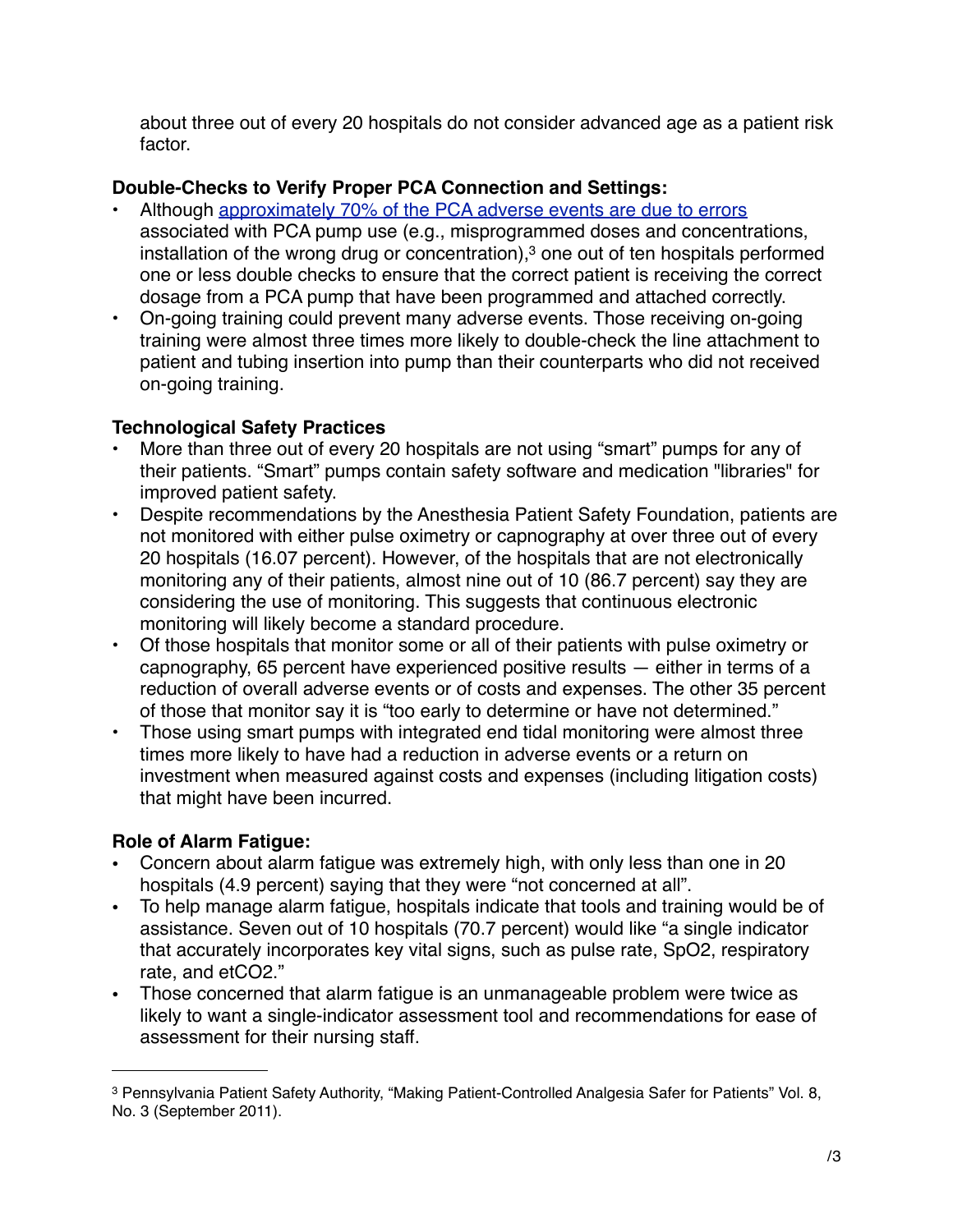#### **Education of Patients:**

- Patients are probably safer at hospitals that provide information about PCA.
- Those using only smart pumps and smart pumps with integrated end tidal monitoring were almost four times as likely to provide their patients with educational materials. Moreover, those hospitals that have been using smart pump technology for the last three to five years were almost six and a half times more likely to provide their patients with information on the purpose of monitoring.
- The likelihood that the patient will be monitored with either pulse oximetry and/or capnography goes up when the hospital is providing their patients with monitoring information. This is three times more likely for patients at hospitals monitoring with pulse oximetry, and is higher for all hospitals that monitor their patients electronically.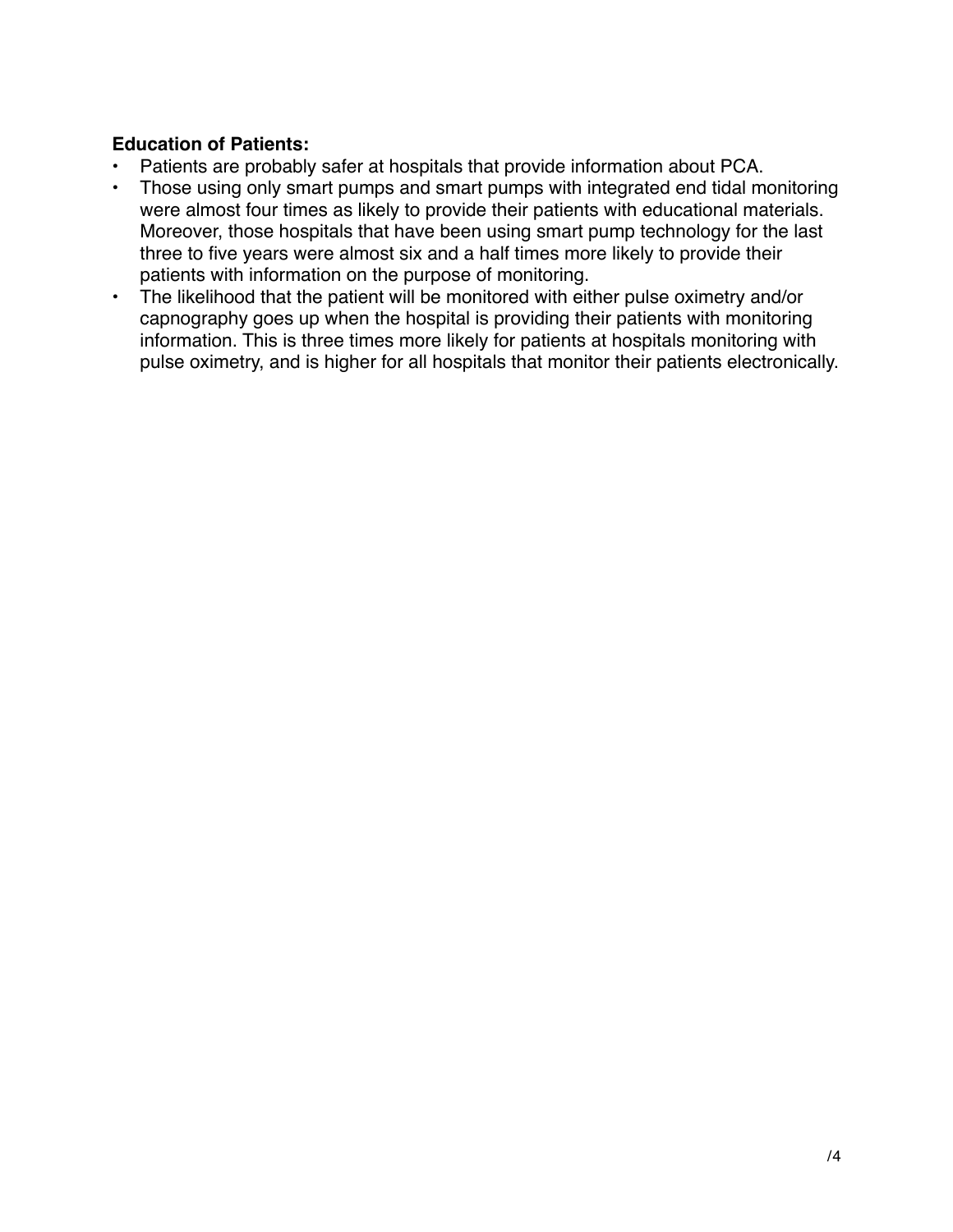## **Background**

A national survey of United States hospitals regarding practices around patientcontrolled analgesia (PCA) pumps administration has never been conducted.

Using PCA pumps to help manage patients' pain has become accepted medical practice and is generally considered safe and effective. In its Sentinel Event Alert, ["Safe Use of](http://www.jointcommission.org/assets/1/18/SEA_49_opioids_8_2_12_final.pdf)  [Opioids in Hospitals](http://www.jointcommission.org/assets/1/18/SEA_49_opioids_8_2_12_final.pdf),["4](#page-4-0) The Joint Commission recommends the use of PCA to help avoid adverse events associated with the use of opioids.

However, in this very same Sentinel Event Alert, The Joint Commission also warns against the possibility of opioid-induced respiratory depression (OIRD):

*While opioid use is generally safe for most patients, opioid analgesics may be associated with adverse effects, the most serious effect being respiratory depression, which is generally preceded by sedation.*

According to [reports made to the Food and Drug Administration](http://www.aami.org/htsi/infusion/summit/AAMI_FDA_Summit_Report.pdf)[5](#page-4-1) between 2005 and 2009, more than 56,000 adverse events and 700 patient deaths were linked to PCA pumps. One out of 378 post-surgical patients were harmed or died from errors related to the patient-controlled pumps that help relieve pain after surgical procedures, such as knee or abdominal surgery.

More recently, the Pennsylvania Patient Safety Authority released its [analysis of](http://patientsafetyauthority.org/ADVISORIES/AdvisoryLibrary/2012/Dec;9(4)/Pages/122.aspx)  [medication errors and adverse drug reactions involving intravenous fentaNYL](http://patientsafetyauthority.org/ADVISORIES/AdvisoryLibrary/2012/Dec;9(4)/Pages/122.aspx)<sup>6</sup> that were reported to them. Researchers found 2,319 events between June 2004 to March 2012 — that's almost 25 events per month or about one every day. Although one error a day may seem high, their analysis is confined to reports made to the Pennsylvania Patient Safety Authority and only include fentaNYL, a potent, synthetic narcotic analgesic with a rapid onset and short duration of action.

This latest analysis complements earlier research conducted by the Pennsylvania Patient Safety Authority. As Tim Ritter, senior patient safety analyst at the Authority has [said](http://ppahs.org/2012/03/20/physician-patient-alliance-for-health-safety-hospitals-need-to-address-pca-pump-patient-safety/): [7](#page-4-3)

<span id="page-4-0"></span><sup>4</sup> The Joint Commission, Sentinel Event Alert, Issue 49, August 8, 2012

<span id="page-4-1"></span><sup>5</sup> Association for the Advancement of Medical Instrumentation, "Infusing Patients Safely: Priority Issues From AAMI/FDA Infusion Device Summit" (2010)

<span id="page-4-2"></span><sup>6</sup> Pennsylvania Patient Safety Authority, "Analysis of the Multiple Risks Involving the Use of IV FentaNYL" Pa Patient Saf Advis 2012 Dec; 9(4):122-9

<span id="page-4-3"></span><sup>7</sup> Michael Wong, "Hospitals Need to Address PCA Pump Patient Safety: Q&A with ISMP & Pennsylvania Patient Safety Authority" (Physician-Patient Alliance for Health & Safety, March 20, 2012)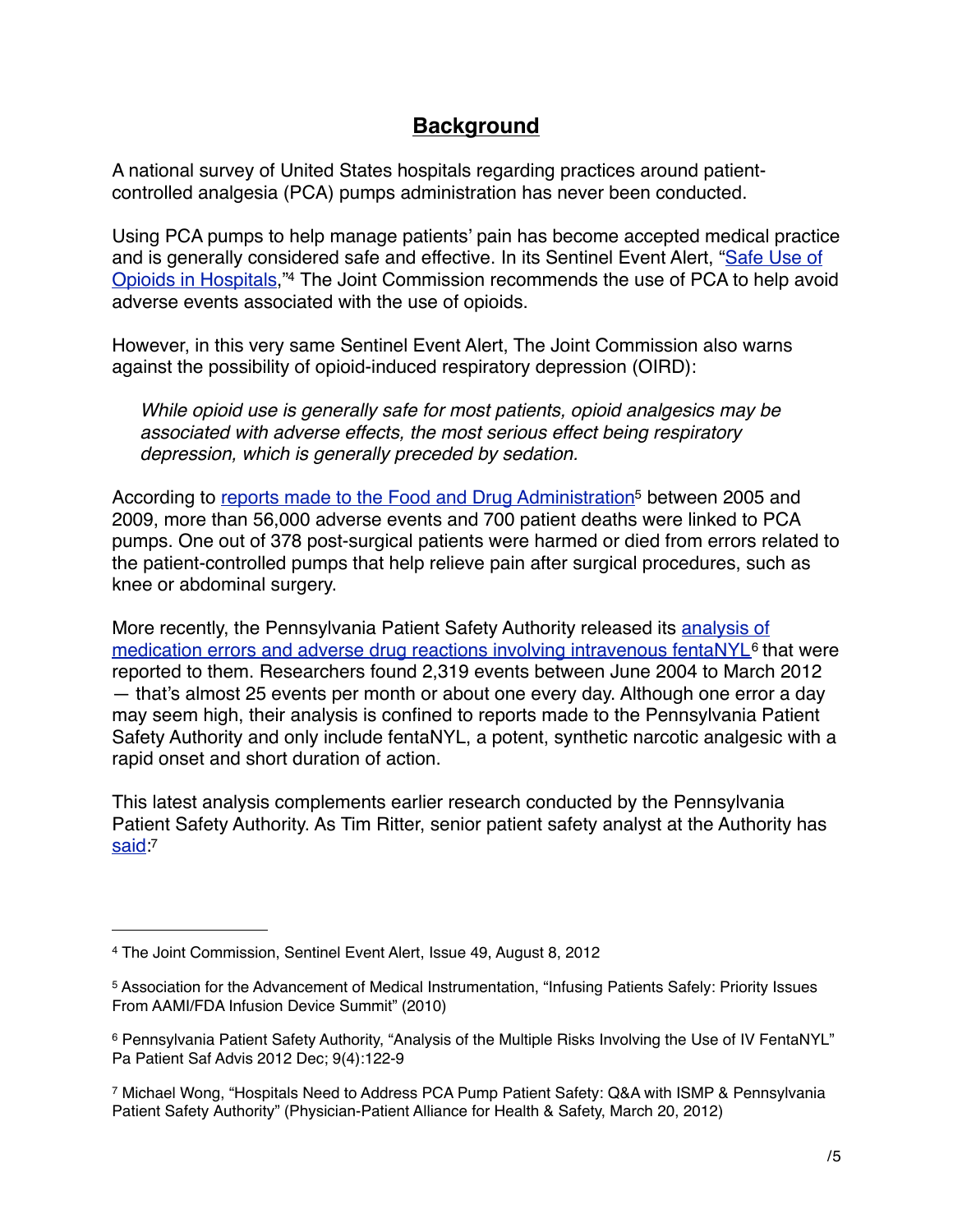*Over the six-year period from June 2004 to May 2010, data collected by Pennsylvania Patient Safety Authority revealed that there were approximately 4,500 reports associated with PCA pumps. Moreover, U.S. Food and Drug Administration's Manufacturer and User Device Experience database demonstrates that PCA-related device events are three times as likely to result in injury or death as reports of device events involving general-purpose infusion pumps.*

While the above numbers may seem daunting, Richard Dutton, MD (Executive Director, Anesthesia Quality Institute) says, "PCA errors certainly occur, both in programming and in delivery, but any published estimate is likely to be only the [tip of the iceberg](http://ppahs.org/2011/11/30/errors-with-patient-controlled-analgesia-pca-just-the-tip-of-the-iceberg/)."<sup>8</sup>

In his recent presentation at the [Patient, Safety Science & Technology Summit,](http://www.patientsafetysummit.org/2013/) Robert Stoelting, MD (President, Anesthesia Patient Safety Foundation) stated that more than 13 million patients each year receive PCA in the United States. Estimates of respiratory depression range from 0.16 percent to 5.2 percent. This means that, each year, between 20,800 to 676,000 PCA patients will experience opioid-induced respiratory depression.

Fifty percent of Code Blue events involve patients receiving opioid analgesia. Unrecognized postoperative respiratory failure that results in cardiopulmonary arrest is a daily occurrence at healthcare facilities across the United States. Since cardiopulmonary arrest often results in death or anoxic brain injury, these events have been termed "failure to rescue." Failure to rescue is the first and third most common cause of adverse events related to patient safety, [accounting for 113 events per 1,000](http://jvsmedicscorner.com/Anaesth-Post_Anesth_Management_files/Desaturation%20and%20PCA.pdf)  [at-risk patient admissions](http://jvsmedicscorner.com/Anaesth-Post_Anesth_Management_files/Desaturation%20and%20PCA.pdf). [9](#page-5-1)

As Dr. Stoelting [explains](http://ppahs.org/2011/08/09/post-surgical-patients-require-better-monitoring-for-improved-patient-safety-anesthesia-patient-safety-foundation-guidelines-recommend-using-capnography-and-oximetry-to-continuously-monitor-patients/),<sup>[10](#page-5-2)</sup> "Clinically significant drug-induced respiratory depression (oxygenation and/or ventilation) in the postoperative period remains a serious patient safety risk that continues to be associated with significant morbidity and mortality."

#### **Methodology**

During March and April 2013, this national survey of hospitals was conducted regarding practices related to PCA by [A Promise to Amanda Foundation](http://promisetoamanda.org) and the [Physician-Patient](http://ppahs.org)  [Alliance for Health & Safety](http://ppahs.org). The survey questions were prepared with the assistance and input from the individuals listed on Appendix "A".

<span id="page-5-0"></span><sup>8</sup> Michael Wong, "Errors with patient-controlled analgesia (PCA): just the tip of the iceberg" (Physician-Patient Alliance for Health & Safety, November 30, 2011)

<span id="page-5-1"></span><sup>9</sup> Overdyk FJ, et. al., "Continuous Oximetry/Capnometry Monitoring Reveals Frequent Desaturation and Bradypnea During Patient-Controlled Analgesia" Anesth Analg 2007; 105: 412–8

<span id="page-5-2"></span><sup>10</sup> Michael Wong, "Post-Surgical Patients Require Better Monitoring" (Physician-Patient Alliance for Health & Safety, August 9, 2011)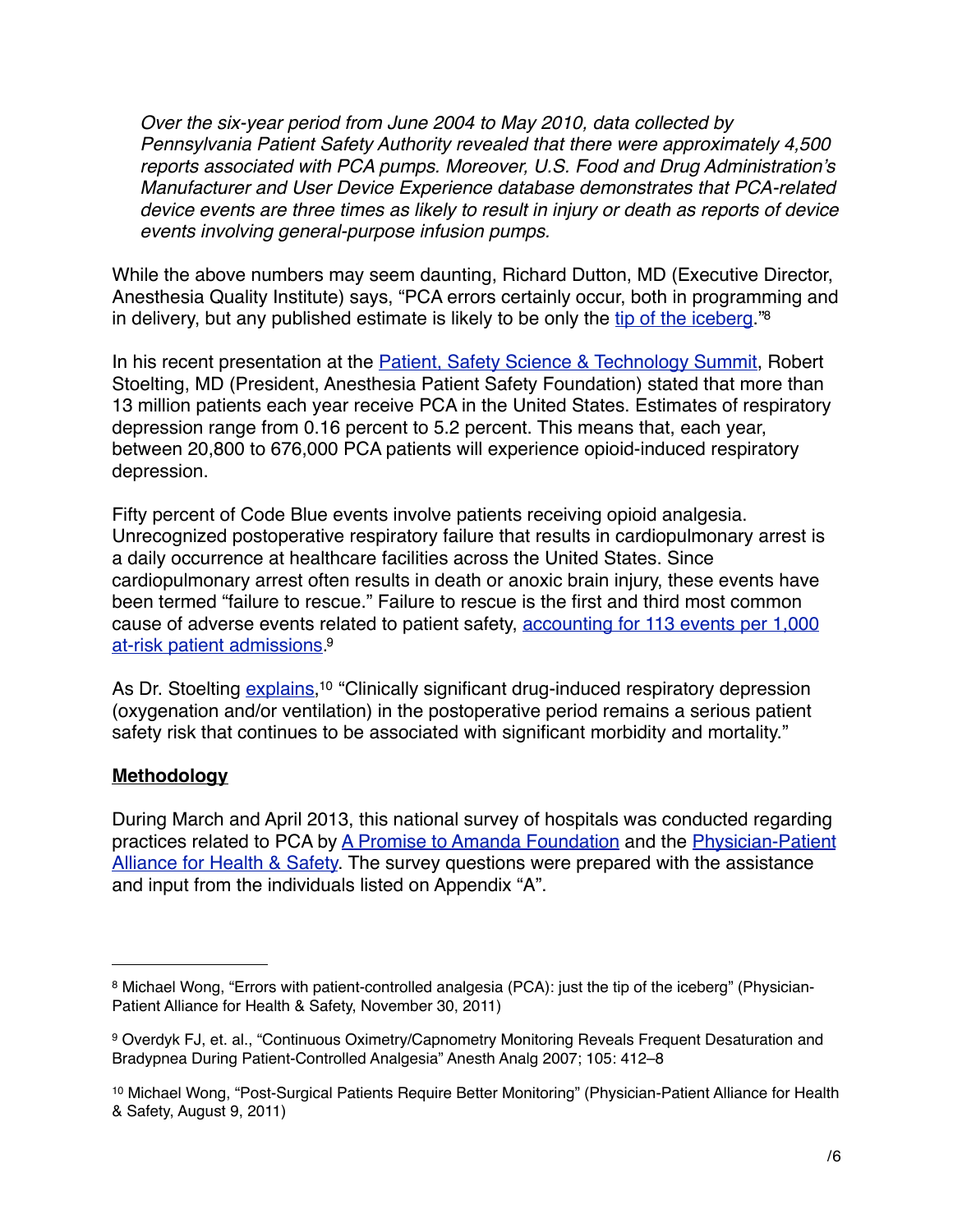The survey was distributed through:

- The Institute for Healthcare Improvement hospital networks.
- Hospital members of the Premier Safety Institute.

As well, the survey was distributed to an email list of hospital-based pharmacists obtained and paid for by funding from contributions from corporate-sponsors. Hospitalbased pharmacists were targeted to answer the survey, because all orders for PCA at any given institution must be processed by a pharmacist.

Hospitals from across 40 US states responded to the survey. Respondent hospitals were evenly split between non-teaching (45 percent) and teaching institutions (55 percent). Moreover, they came from a range of sizes, from a small of 14 beds to the largest having more than 1,500 beds, with the median hospital having 200 beds.

As the survey was distributed through an email list of hospital-based pharmacists, almost half (47 percent) of the 168 respondents identified themselves as pharmacists. The remaining respondents identified themselves as either physicians (18 percent) or a non-physician healthcare provider, such as a nurse or respiratory therapist (35 percent).

#### **Survey Analysis**

Survey questions revolved around five critical issues:

- Patient Risk Factors Considered
- Double-Checks to Verify Proper PCA Connection and Settings
- Technological Safety Practices
- Role of Alarm Fatigue
- Education of Patients

Each of these issues and respondents' answers are discussed in detail below.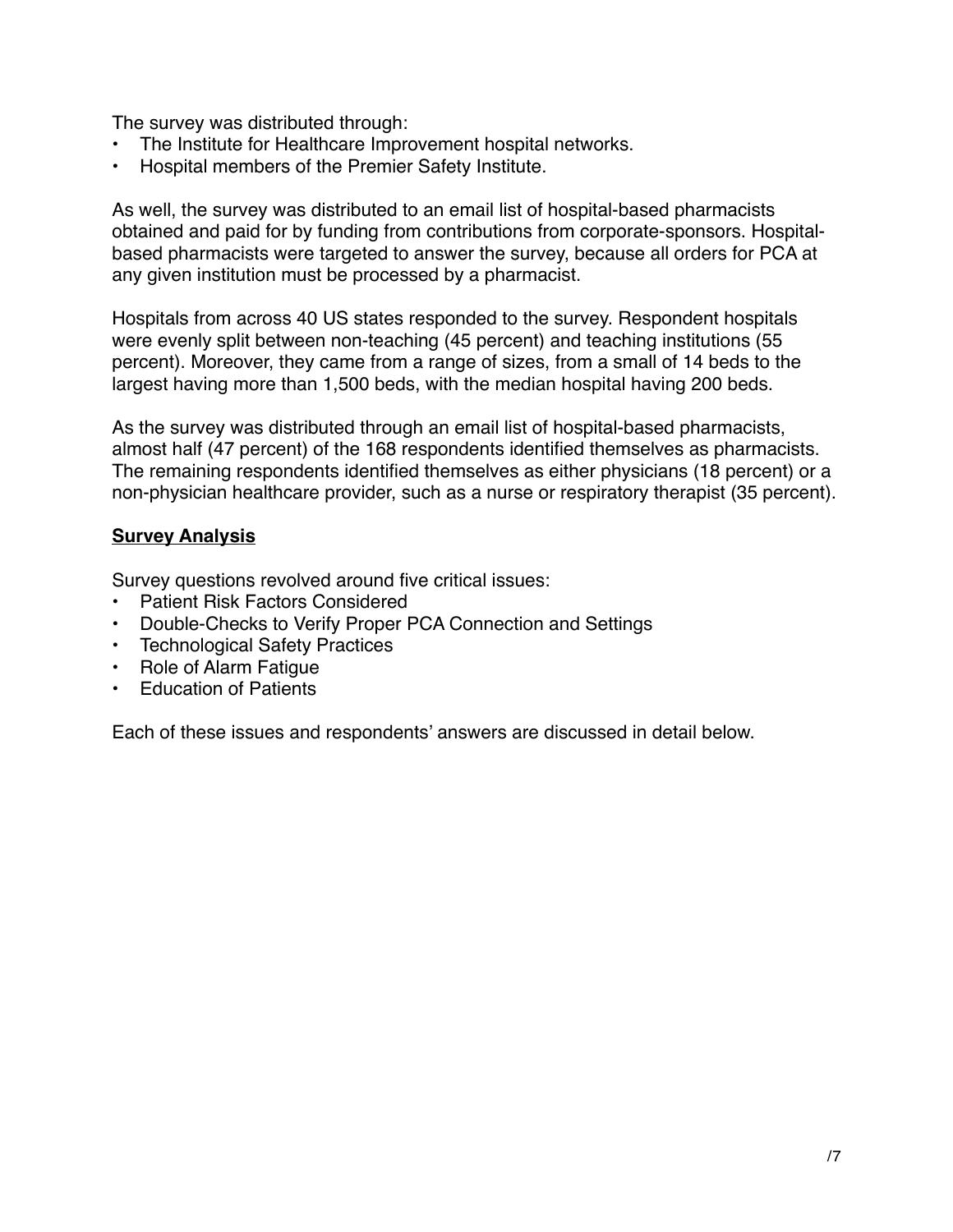# **Patient Risk Factors Considered**

Many respected healthcare organizations have provided warnings that safe PCA use starts with selecting suitable patients. In discussing this issue of patient selection, the Pennsylvania Patient Safety Authority in its analysis of approximately 4,500 event reports it received from June 2004 through May 2010 provides the following [caution:](http://patientsafetyauthority.org/ADVISORIES/AdvisoryLibrary/2011/sep8(3)/Pages/94.aspx) *[11](#page-7-0)*

*"... candidates for PCA should have the mental alertness and cognitive ability to manage their pain and communicate their pain level to their caregiver."*

Moreover, The Joint Commission in its Sentinel Event Alert #49 "[Safe Use of Opioids in](http://www.jointcommission.org/assets/1/18/SEA_49_opioids_8_2_12_final.pdf)  [Hospitals](http://www.jointcommission.org/assets/1/18/SEA_49_opioids_8_2_12_final.pdf)" provides the following chart showing characteristics of patients who are at higher risk for over-sedation and respiratory depression:<sup>12</sup>



<span id="page-7-0"></span><sup>11</sup> Pennsylvania Patient Safety Authority, "Making Patient-Controlled Analgesia Safer for Patients" Vol. 8, No. 3—September 2011

<span id="page-7-1"></span><sup>12</sup> The Joint Commission, Sentinel Event Alert, Issue 49, August 8, 2012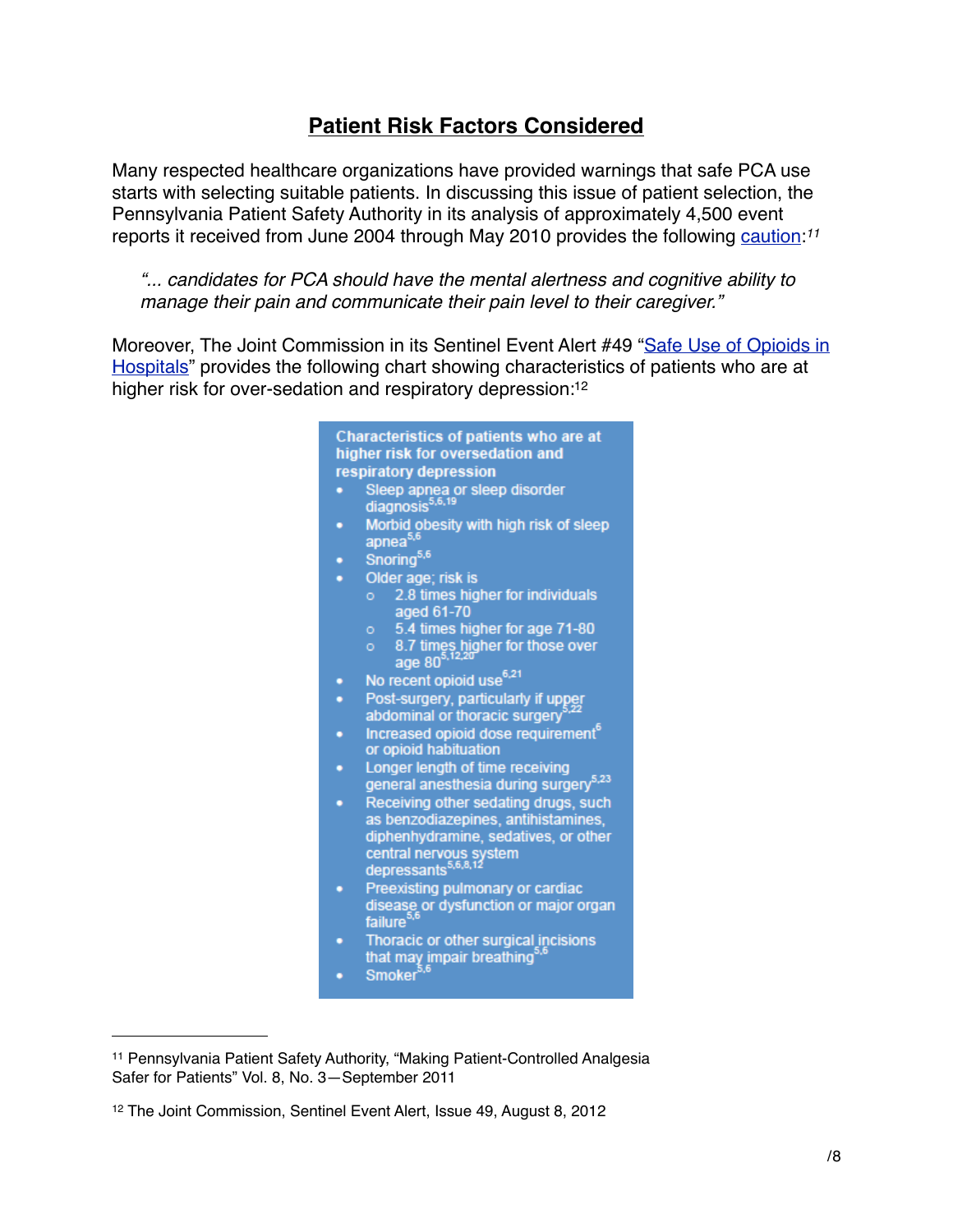To determine which patient risk factors are assessed by hospitals prior to the initiation of PCA, the survey provided a shortlist of factors listed in the PCA Safety Checklist recently developed with the assistance of a [group of renowned health experts](http://www.reuters.com/article/2012/07/17/idUS137854+17-Jul-2012+PRN20120717) assembled by the Physician-Patient Alliance for Health & Safety[.13](#page-8-0) The PCA Safety Checklist contains the six major patient risk factors listed by healthcare organizations like The Joint Commission and the Institute for Safe Medication Practice.

The survey found that, although patient risk factors are considered, this is not being done by every hospital, with every patient:



There is a tremendous variation between the treatment being received by patients across the country. More than 60 percent of respondents are considering five or less factors, with less than 40 percent indicating that they were considering all six patient risk factors.

To ensure patient safety for each and every patient, all healthcare facilities should be considering all of these risk factors before commencing PCA on every patient. Nonetheless, below we have discussed areas of particular concern:

<span id="page-8-0"></span><sup>13</sup> Reuters, "Physician-Patient Alliance for Health & Safety Announces New Expert Checklist for Facilitating Safety of Hospital-Based Intravenous Patient-Controlled Analgesia Pumps" (July 12, 2012)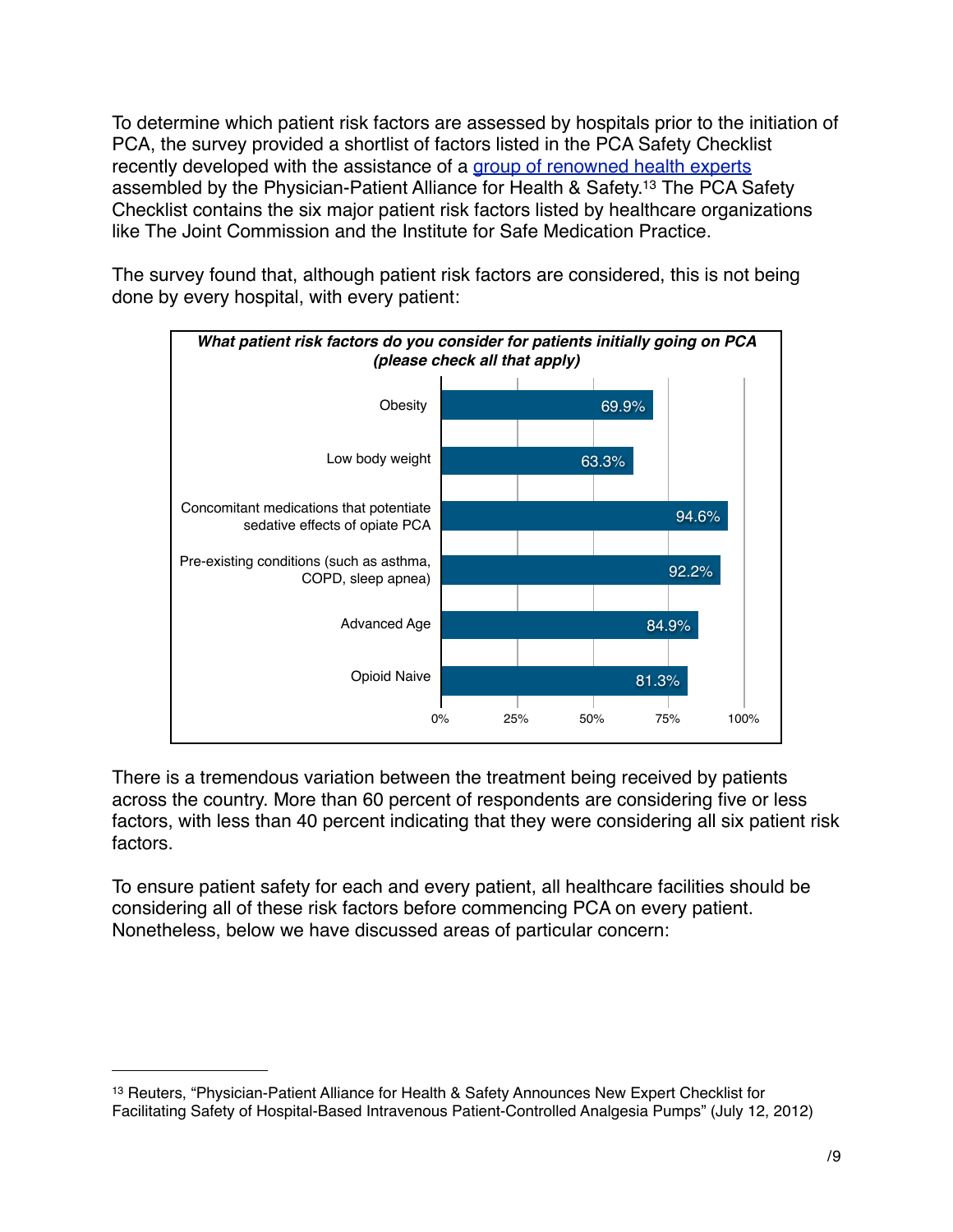#### Opioid naive patients

The National Comprehensive Cancer Network defines opioid naive patients as those "who are not chronically receiving opioid analgesic on a daily basis."[14](#page-9-0) Consequently, because opioid naive patients are at greater risk for over-sedation and respiratory depression, The Joint Commission recommends taking "extra precautions with patients who are new to opioids or who are being restarted on opioids."<sup>[15](#page-9-1)</sup> Yet, the survey indicates that almost one out of five hospitals are not assessing patients for being opioid naive.

Moreover, pharmacists were four times more likely to consider opioid naive as a risk factor versus other healthcare professions. However, physicians were approximately 70 percent less likely than other types of respondents to say that they consider opioid naive as a patient risk factor. This indicates the need for greater awareness among physicians to the heightened risk of the use of opioids with opioid naive patients.



The survey findings suggest that some opioid naive patients may be receiving PCA when perhaps they should not be.

<span id="page-9-0"></span><sup>14</sup> National Comprehensive Cancer Network, Adult Cancer Pain guidelines (2010).

<span id="page-9-1"></span><sup>15</sup> The Joint Commission, Sentinel Event Alert, Issue 49, August 8, 2012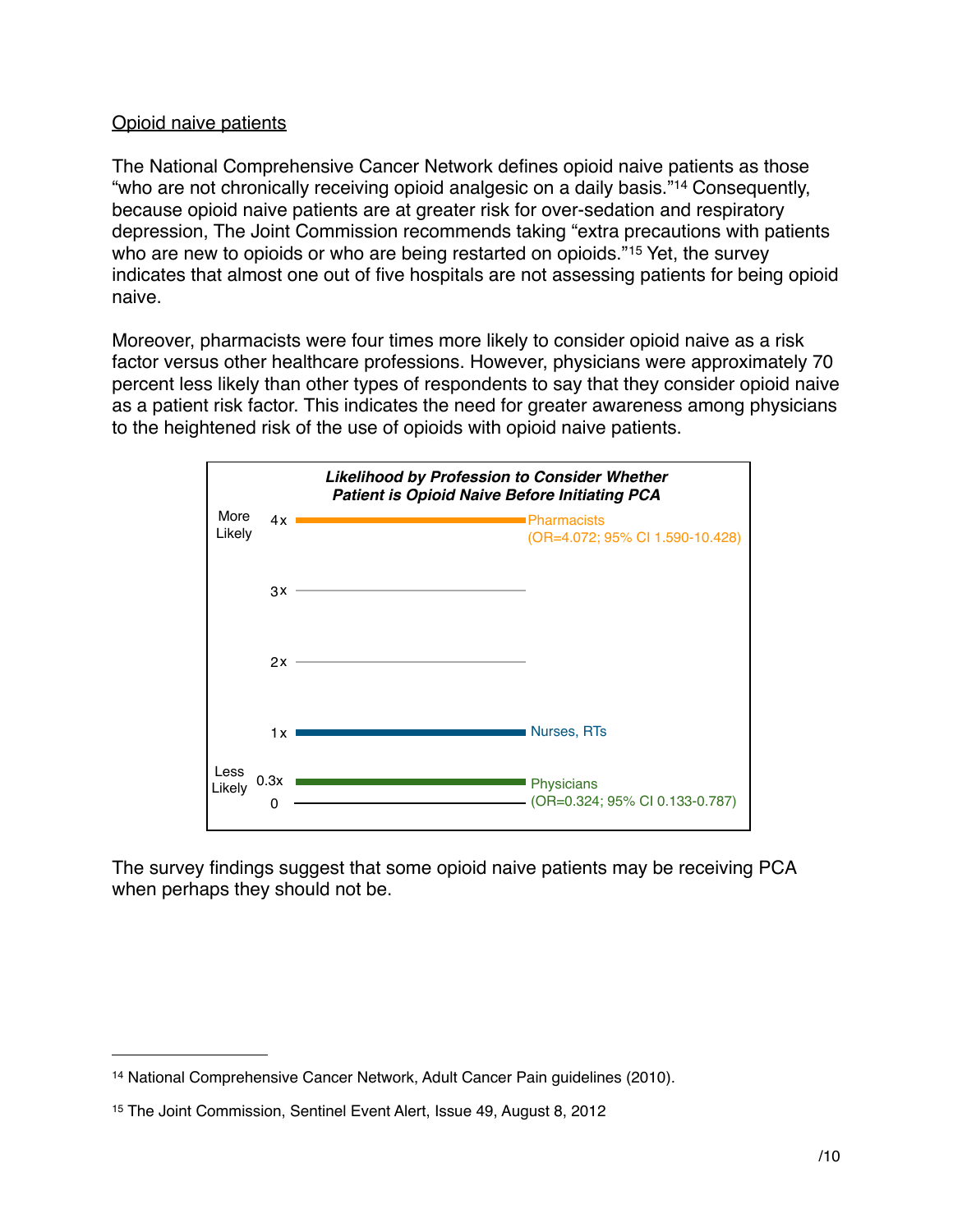#### **Obesity**

About three out of 10 hospitals do not consider obesity as a patient risk factor, despite the indications of many studies that have shown the increased risk of using anesthesia [with obese patients.](http://bja.oxfordjournals.org/content/105/suppl_1/i16.long)<sup>16</sup> As researchers have [stated:](http://ceaccp.oxfordjournals.org/content/4/5/152.full)<sup>[17](#page-10-1)</sup>

*One of the many problems in providing anaesthesia for morbidly obese patients is the influence of obesity on pharmacokinetics and pharmacodynamics. Drug administration in obese patients is difficult because recommended doses are based on pharmacokinetic data obtained from individuals with normal weights; therefore, mistakes in the determination of the appropriate dose are often made. Because of comorbidity in these patients, the function of organs involved in drug elimination (e.g. kidney, liver) can be affected making pharmacokinetics more difficult and complex.*



The survey findings suggest that some obese patients may be receiving PCA when perhaps they should not be.

#### Advanced Age

The risk of respiratory depression increases substantially for patients over 60 years of age. The Joint Commission cautions against the use of opioids in older patients because of the heightened risk of over-sedation and respiratory depression:

- 2.8 times higher for individuals aged 61-70
- 5.4 times higher for age 71-80

<span id="page-10-0"></span><sup>16</sup> J. Ingrande and H. J. M. Lemmens, "Dose adjustment of anaesthetics in the morbidly obese" British of Journal of Anesthesia Volume 105, Issue suppl 1

<span id="page-10-1"></span><sup>17</sup> Luc De Baerdemaeker at al, "Pharmacokinetics in obese patients" Contin Educ Anaesth Crit Care Pain (2004) 4 (5): 152-155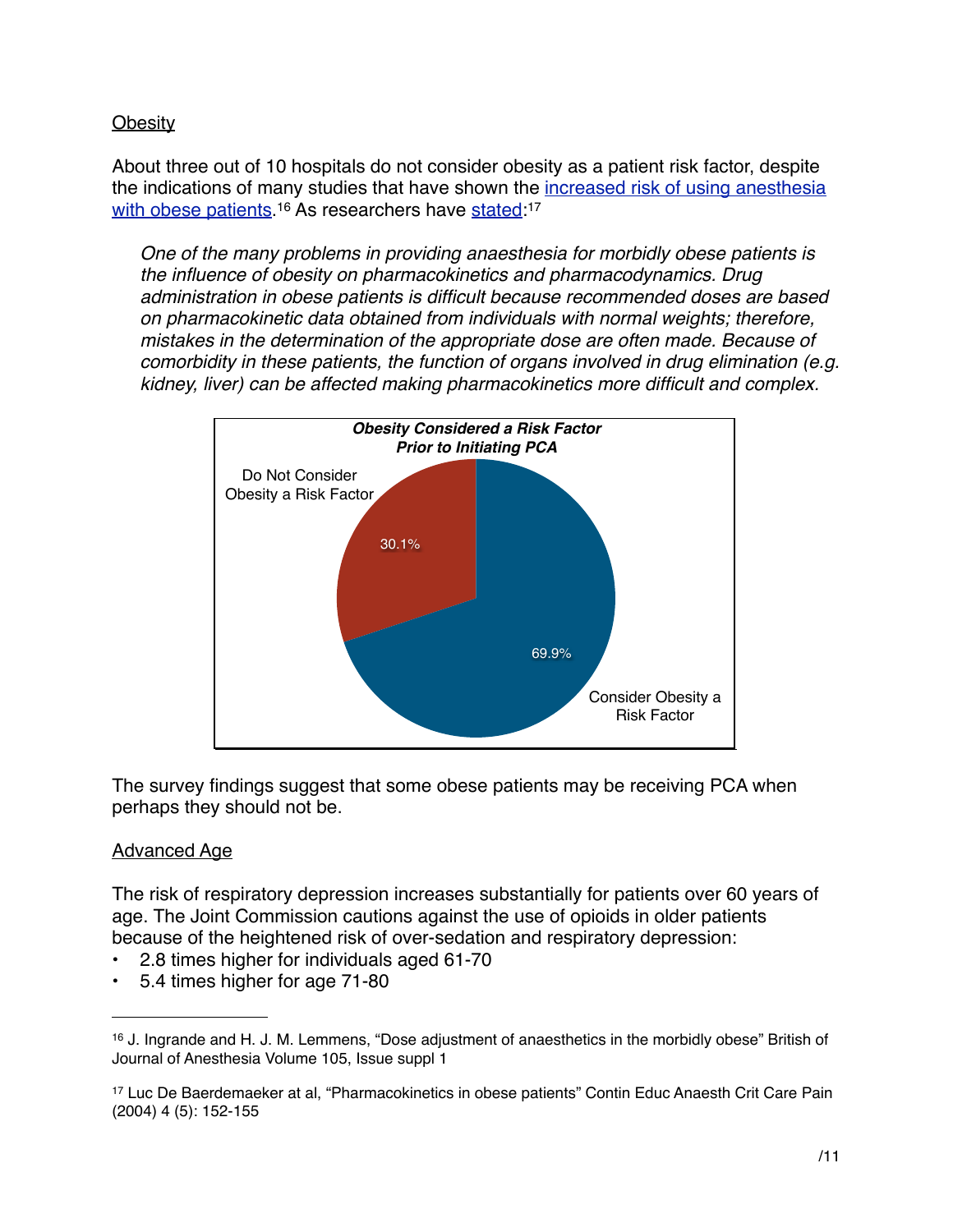• 8.7 times higher for those over age 80

Yet, not all healthcare facilities consider advanced age as a risk factor — 84.9 percent do so — with about three out of every 20 hospitals not assessing their patients using PCA for advanced age.



However, at those hospitals that provide on-going training in PCA administration, advanced age was more likely to be considered a patient risk factor. This suggests the need for on-going training in the factors that place a patient at greater risk of oversedation and respiratory depression.

#### Risk Factors Conclusion & Future Suggestion

Survey results for the three factors discussed above — opioid naive, obesity, and advanced age — would seem to point to the need for better selection of patients who are placed on PCA. Perhaps a scoring system for the inclusion or exclusion of patients using PCA might be of assistance.

For example, recent research has found that, in general, physicians do attempt to tailor their treatment plans to patients' needs, but this is difficult in the case of obstructive sleep apnea (OSA). A [recent study](http://www.stopbang.ca/pdf/pub001.pdf)<sup>[18](#page-11-0)</sup> published in the British Journal of Anesthesia found that anaesthetists and surgeons failed to identify a significant number of patients with pre-existing OSA and symptomatic undiagnosed OSA, before operation. The [STOPBang questionnaire](http://stopbang.ca/osa.php%23screen) looks to determine if a patient is at risk for OSA by assigning a scoring system for risk factors. This scoring system places patients in three different categories — high, intermediate, and low.

<span id="page-11-0"></span><sup>&</sup>lt;sup>18</sup> M. Singh et al, "Proportion of surgical patients with undiagnosed sleep apnoea" British Journal of Anaesthesia (British Journal of Anaesthesia)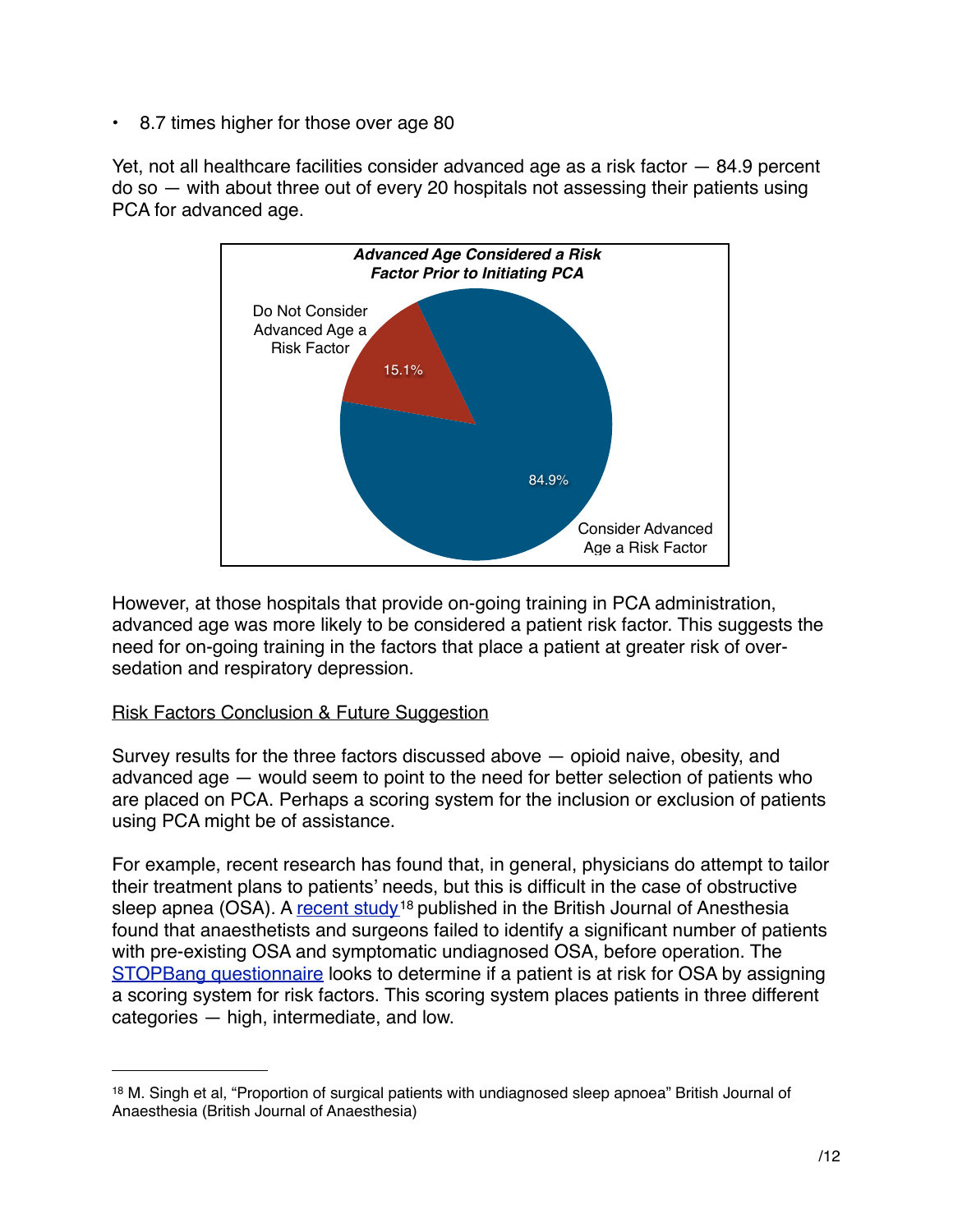Combined with the survey result showing the desire by healthcare providers for recommendations on easily assessing patients in the discussion below on alarm fatigue, this suggests a similar approach could be useful in identifying suitable candidates for PCA.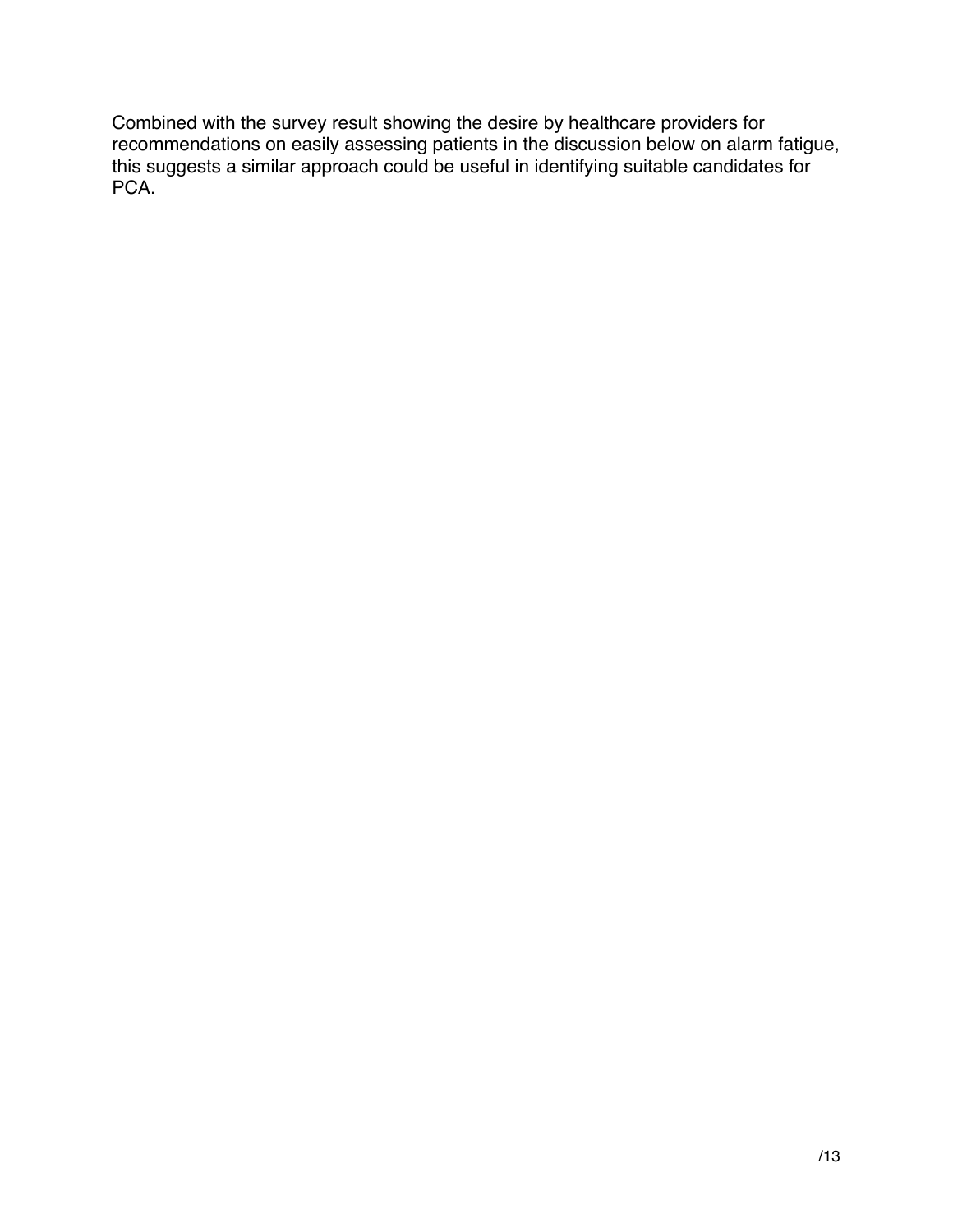# **Double-Checks to Verify Proper PCA Connection and Settings**

When initiating, refilling, or making programming changes, it is recommended that healthcare providers double-check to ensure that the PCA pump has been done so correctly. As the Institute for Safe Medication Practices (ISMP) [recommends:](http://www.ismp.org/newsletters/acutecare/articles/20030724.asp)[19](#page-13-0)

*Require two clinicians to independently double-check the patient's identification, drug and concentration, PCA pump settings, and the line attachment before use (and before pump refill or programming change). Bedside barcoding can be used to verify the patient and drug/concentration; however, pump settings may still require an independent double check.*

The survey asked respondents whether double-checks were made regarding the following factors that answer essential patient safety questions:

- Patient's identification  $-$  is the correct patient receiving the opioid?
- Patient allergies is the patient allergic to the medication?
- Drug selection and concentration is the patient receiving the prescribed medication and dosage?
- Dose adjustments has any dose adjustment been completed?
- PCA pump settings has the pump been programmed correctly?
- Line attachment  $-$  has the pump been attached correctly to the patient?

These double-checks ensure that correct patients receive correct dosages from pumps that have been programmed and attached correctly. As ISMP has stated[:20](#page-13-1)

*Misprogramming of the PCA pump is, by far, the most frequently reported practicerelated issue. Pump design issues that have led to programming errors are described in the section that follows. Other practice-related issues that have contributed to PCA errors include incorrect transcription of prescriptions into pharmacy computers or medication administration records (often related to lookalike product names), calculation errors when determining the patient's dose or rate of infusion, and IV admixture errors.* 

The Pennsylvania Patient Safety Authority in its analysis of the six-month period (December 2009 through May 2010), found that "approximately 70% of the PCA therapy related reports to the Authority were attributable to errors associated with pump use (e.g., misprogrammed doses and concentrations, installation of the wrong drug or concentration).["21](#page-13-2)

<span id="page-13-0"></span><sup>19</sup> Institute for Safe Medication Practices, "Part II - How to Prevent Errors - Safety Issues with Patient-Controlled Analgesia (July 24, 2003)

<span id="page-13-1"></span><sup>20</sup> Institute for Safe Medication Practices, "Safety issues with patient-controlled analgesia Part I - How errors occur" ISMP Med Saf Alert, 2003 Jul 10; 8(14):1.

<span id="page-13-2"></span><sup>21</sup> Pennsylvania Patient Safety Authority, "Making Patient-Controlled Analgesia Safer for Patients" Vol. 8, No. 3 (September 2011).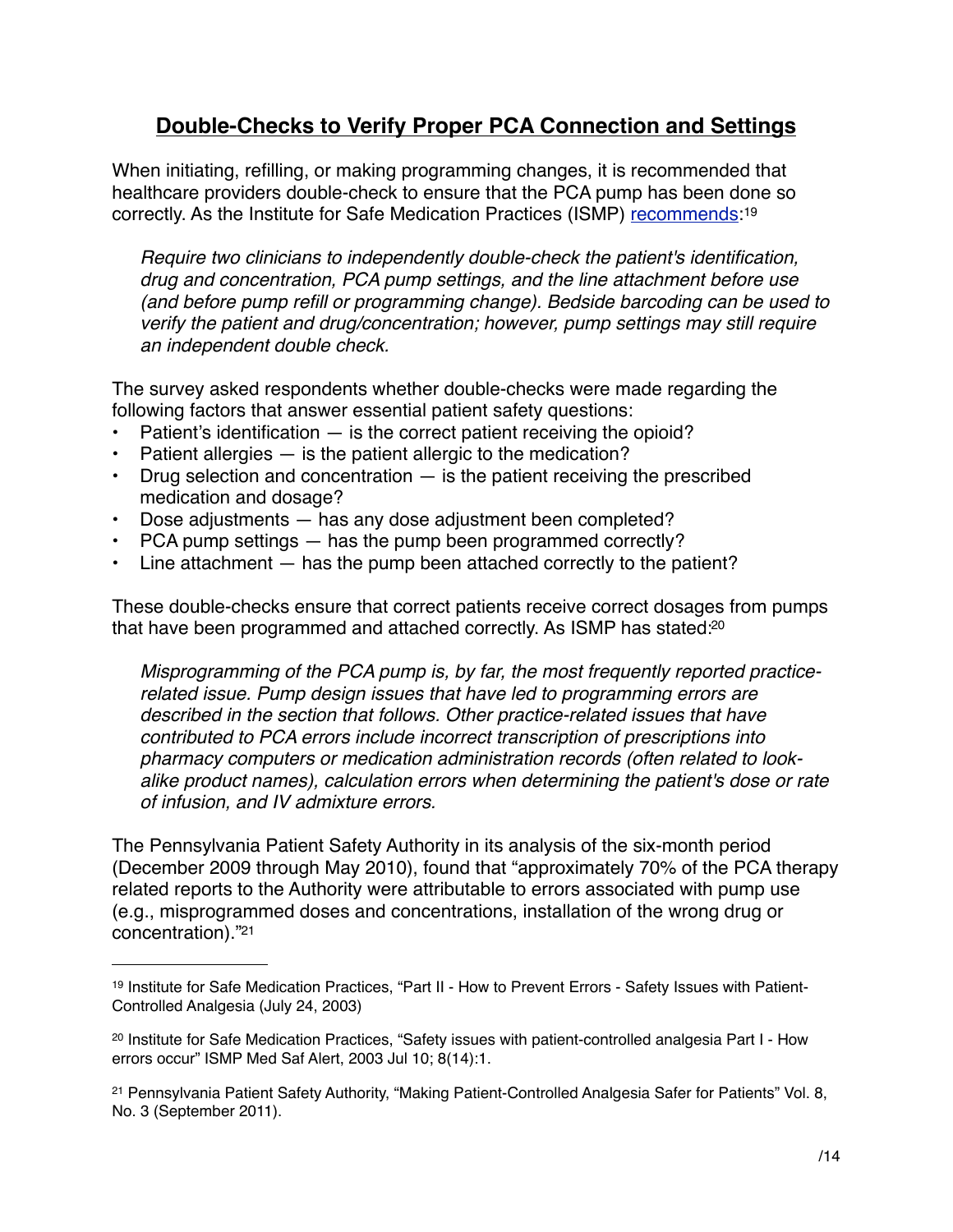Based on the responses to the survey question on what double-checks are performed, there is great variation between what double-checks are made at hospitals across the country:



Although almost all confirmed the PCA pump settings (98.1 percent), only slightly more than 1 out of every 2 hospitals (51.19 percent) performed all six double-checks; and 1 out of ten performed just one or less double checks (10.71 percent):

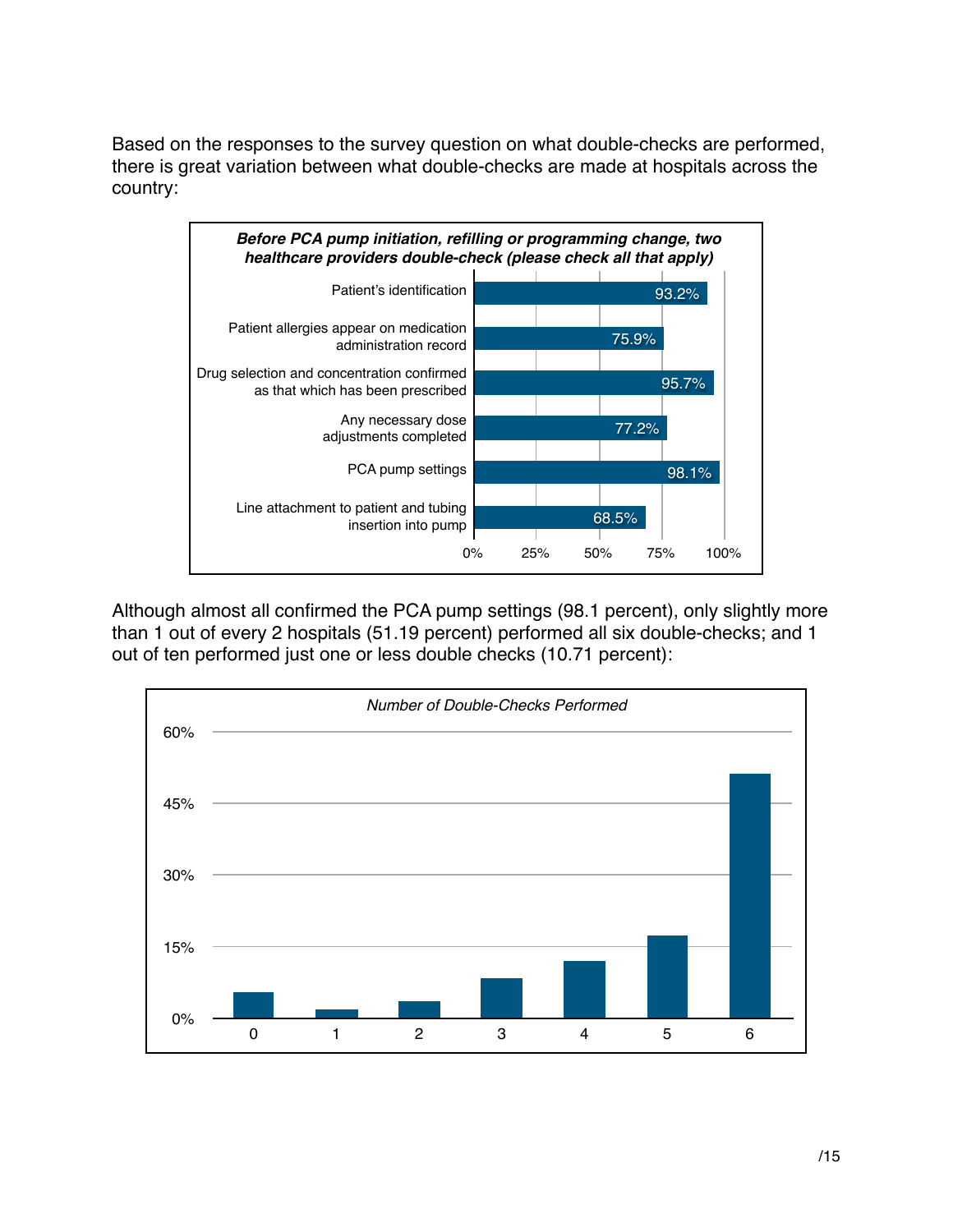However, the survey indicates that on-going training is essential to maintaining these patient safety standards. Those receiving on-going training were almost three times more likely to double-check the line attachment to patient and tubing insertion into pump than their counterparts who did not received on-going training (OR=2.618; 95% CI 1.091-6.282).

Moreover, based on those surveyed, compared to healthcare providers who did not receive on-going training, those who received on-going training were:

- More than twice as likely to double-check the patient's identification
- More than twice as likely to double-check that the patient's allergies appear on the medication administration record.
- Almost four times as likely to double-check the drug selection and concentration.
- Twice as likely to double-check any necessary dose change has been completed.

For greater patient safety and to ensure that correct patients receive correct dosages from pumps that have been programmed and attached correctly, the survey strongly suggests the role of on-going training for those involved with the administration of PCA.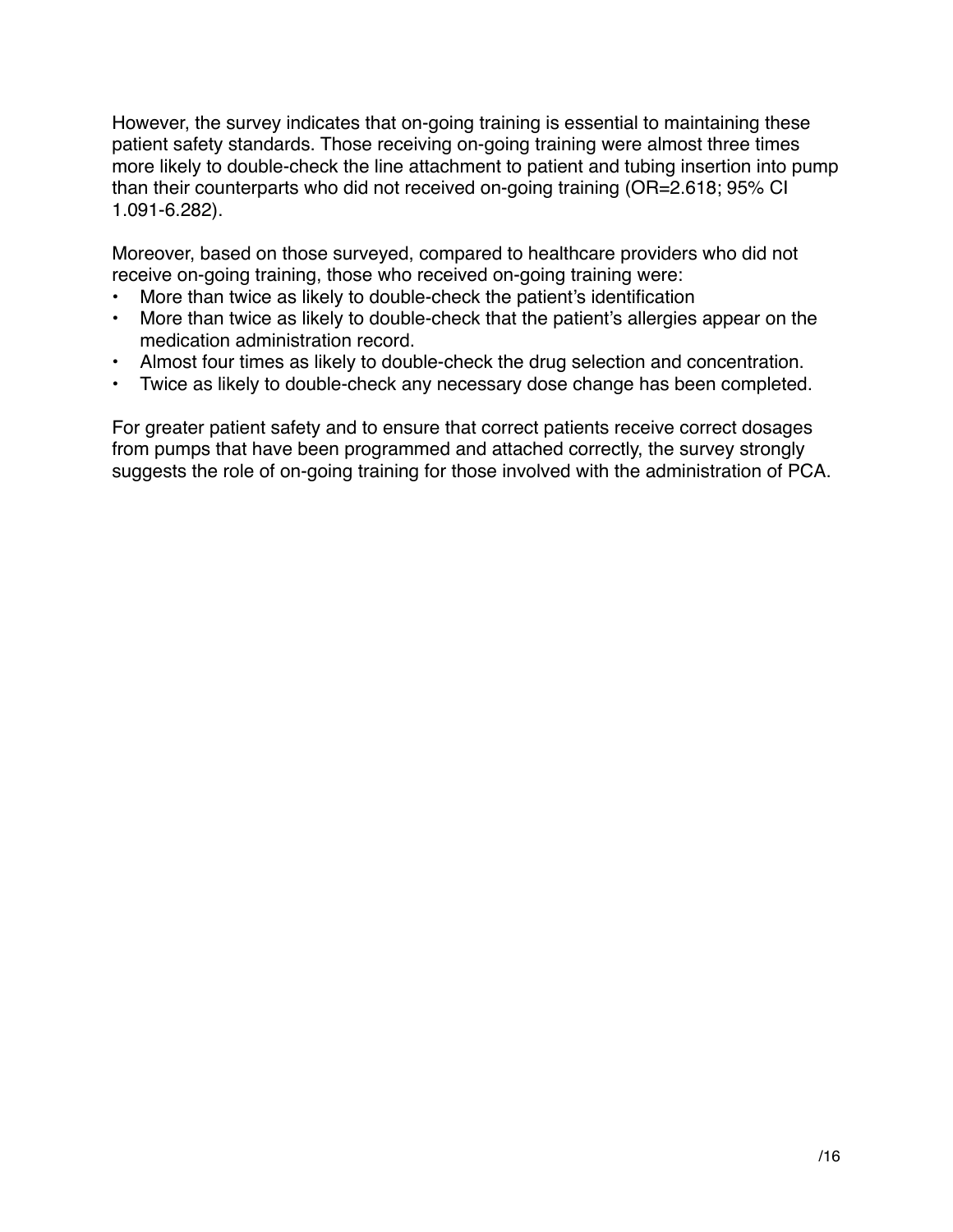# **Technological Safety Practices**

#### Use of Smart Pumps

The Institute of Medicine (IOM) Quality Chasm Series report "Preventing Medication Errors" recommends the use of "smart" PCA pumps to deliver safer patient care. A [PCA](http://www.ismp.org/tools/guidelines/smartpumps/)  [pump is considered "smart"](http://www.ismp.org/tools/guidelines/smartpumps/) when it includes "software [that] allows an organization to create a library of medications that provides medication dosing guidelines, by establishing concentrations, dose limits, and clinical advisories."<sup>[22](#page-16-0)</sup>

As a recommended patient safety feature, the survey has confirmed that the use of "smart" pumps is increasingly being used. In 2005, American Society of Health-System Pharmacists in its survey, ["National Survey of Pharmacy Practice in Hospital Settings"](http://www.ajhp.org/content/63/4/327) found that 32 percent of hospitals were using smart pump technology at that time.

In 2013, 80.1 percent of hospitals are using "smart" pumps for all of their patients. Although an improvement over the 2005 numbers, this still means that almost one out of every four hospitals do not use "smart" pumps that contain safety software and medication "libraries" for greater patient safety for all of their patients. Moreover, more than three out of every 20 hospitals are not using "smart" pumps for any of their patients.



<span id="page-16-0"></span><sup>22</sup> Institute for Safe Medication Practices, "Proceedings from the ISMP Summit on the Use of Smart Infusion Pumps"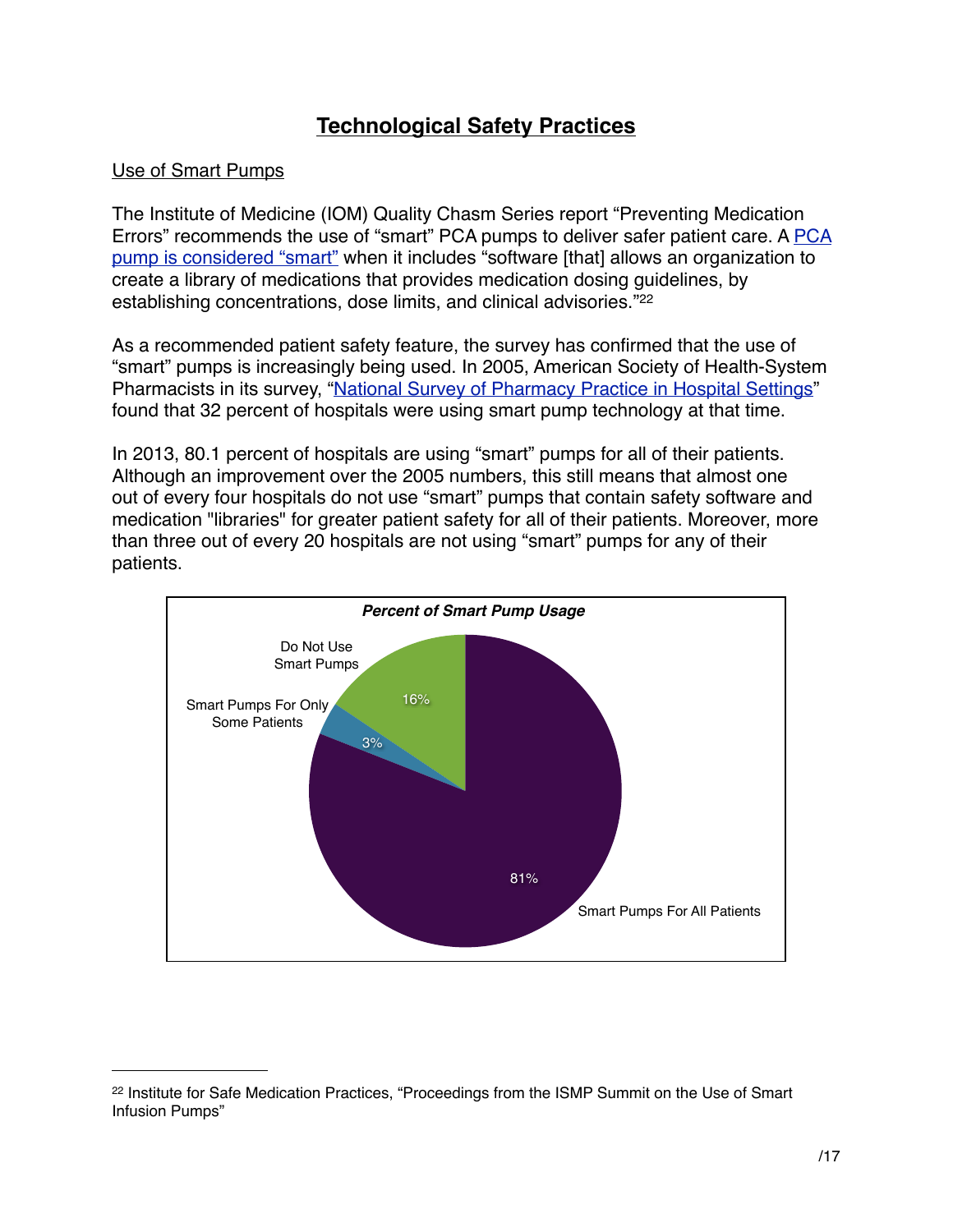#### Continuous Electronic Monitoring

Continuous electronic monitoring with pulse oximetry for oxygenation and capnography for adequacy of ventilation is recommended for greater patient safety. As Dr. Stoelting [states](http://www.beckershospitalreview.com/quality/does-cms-proposed-quality-measure-on-patient-monitoring-adequately-address-patient-safety.html) in discussing patient safe measures to be used for patients using PCA:[23](#page-17-0)

*"APSF recommends that monitoring be continuous and not intermittent, and that continuous electronic monitoring with both pulse oximetry for oxygenation and capnography for the adequacy of ventilation be considered for all patients."*

Despite these recommendations, patients are not monitored with either pulse oximetry or capnography at over three out of every 20 hospitals (16.07 percent). However, of the hospitals that are not electronically monitoring any of their patients, almost nine out of 10 (86.7 percent) say they are considering the use of monitoring. This suggests that continuous electronic monitoring will likely become a standard procedure.

There is a predominance of hospitals monitoring their patients using PCA with pulse oximetry with more than one out of every two using just oximetry (50.6 percent) to monitor all or some of their patients. This is likely due to oximetry being an older technology. Two of three hospitals (66.67 percent) are using a mix of pulse oximetry and capnography:



<span id="page-17-0"></span><sup>&</sup>lt;sup>23</sup> Michael Wong, "Does CMS' Proposed Quality Measure on Patient Monitoring Adequately Address Patient Safety?" Becker's Clinical Quality & Infection Control (January 15, 2013) [http://](http://www.beckershospitalreview.com/quality/does-cms-proposed-quality-measure-on-patient-monitoring-adequately-address-patient-safety.html)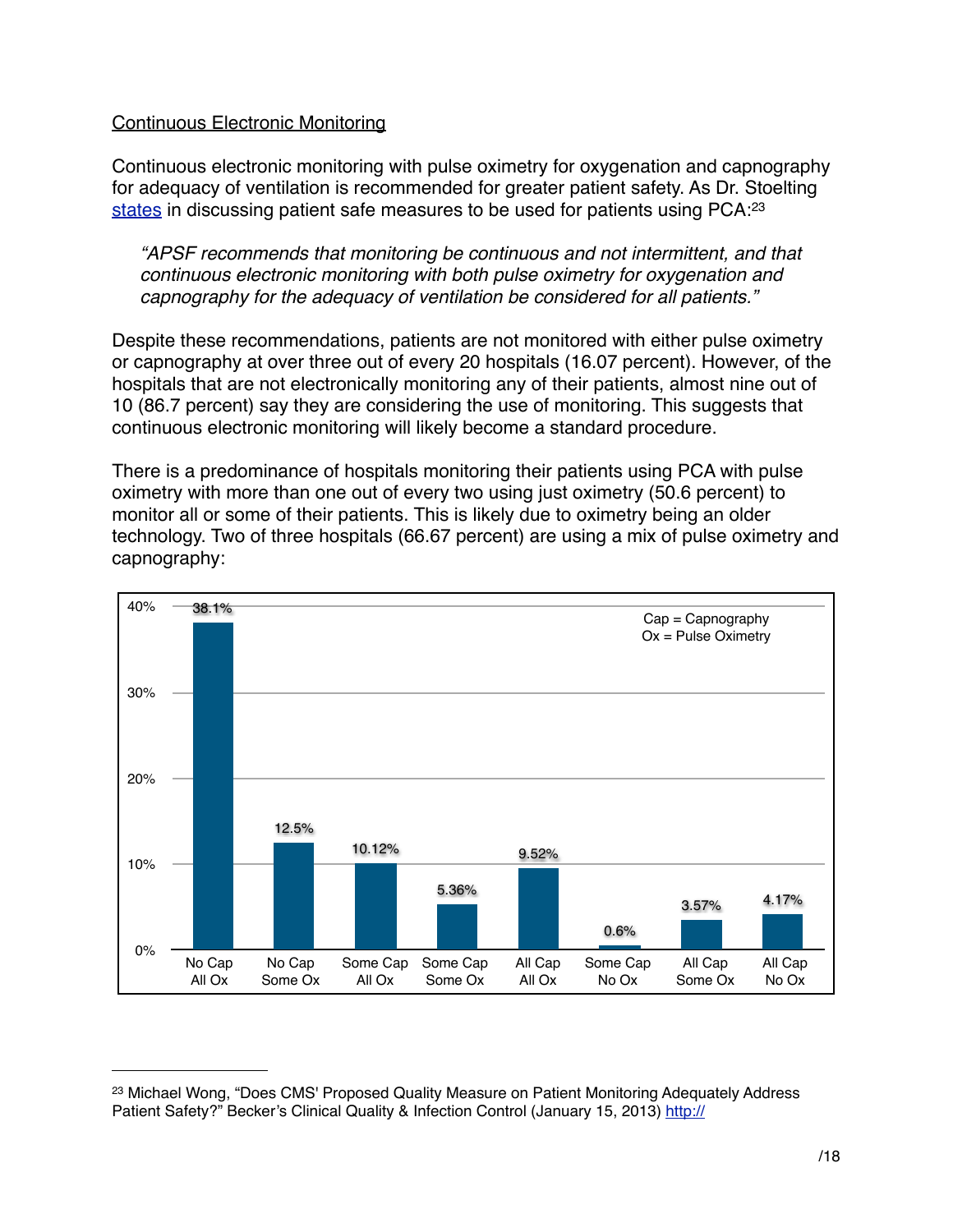Of great significance for patient safety and for those hospitals looking to reduced their costs and expenses is the experience of hospitals that are continuously electronically monitoring their patients with pulse oximetry and/or capnography. Of these hospitals that do monitor, 65 percent have experienced positive results -- either in terms of a reduction of overall adverse events or have had a return on investment when measured against costs and expenses (including litigation costs). The other 35 percent of those that monitor say it is "too early to determine or have not determined" whether they have seen a reduction in adverse events, costs, or expenses.



Those hospitals that do monitor and have experienced a positive result are split as to whether they use both monitoring devices or just one is used. Slightly less than half of these hospitals (44 percent) monitored with both pulse oximetry and capnography, while the others (56 percent) monitored with either one of pulse oximetry or cappnography.

While the merits or demerits of using pulse oximetry or capnography has been much debated, the survey results indicate the value of patient surveillance monitoring, as has been suggested by research conducted by Andreas Taenzer, MD, and his colleagues at the Dartmouth-Hitchcock Medical Center[.24](#page-18-0) Patient surveillance monitoring, where all patients are continuously electronically monitored, is distinct from condition monitoring where some patients are selected for monitoring,

<span id="page-18-0"></span><sup>&</sup>lt;sup>24</sup> Taenzer at al, "A Review of Current and Emerging Approaches to Address Failure-to-Rescue" Anesthesiology 2011; 115:421–31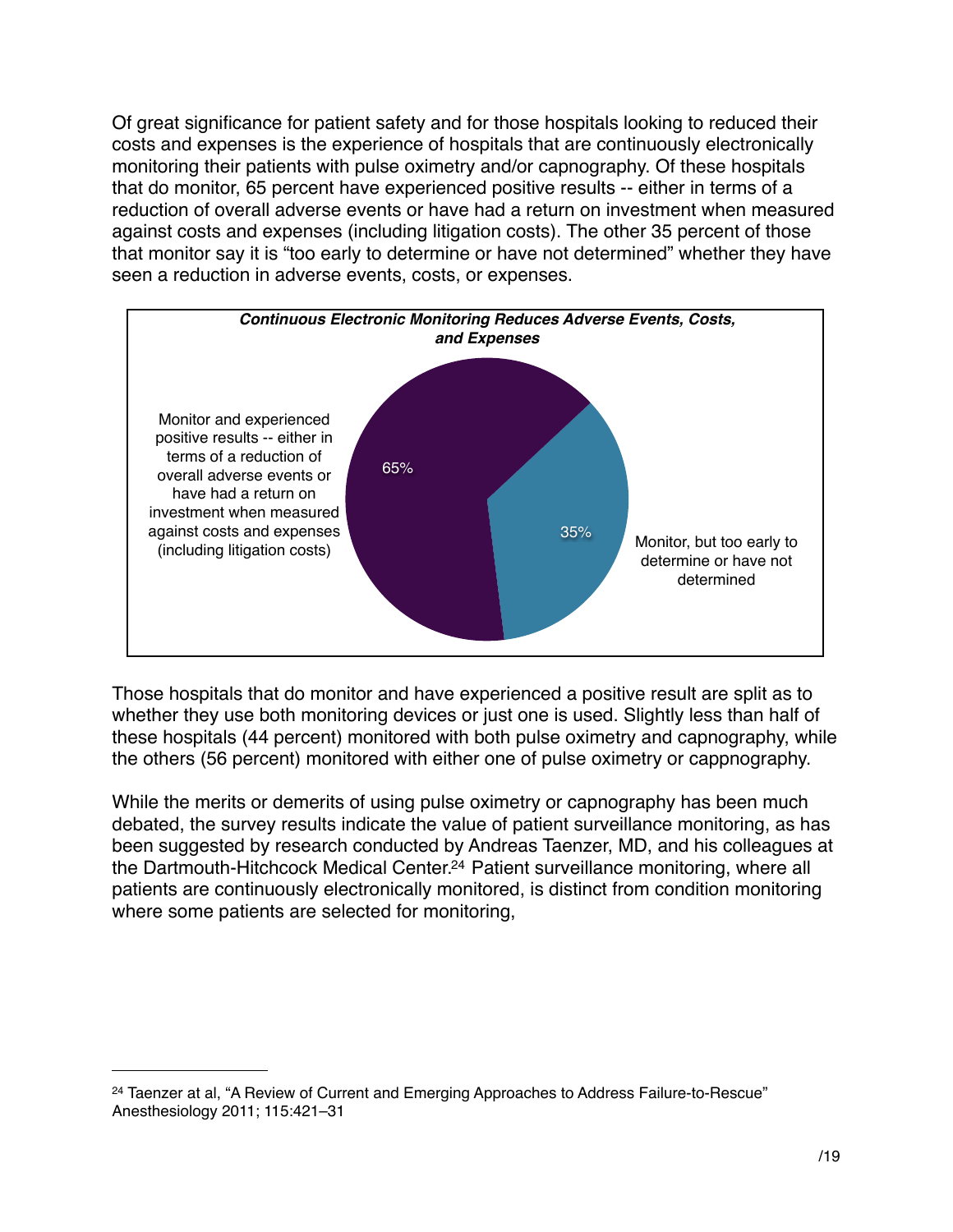As Frank Overdyk, MD, [writes](http://ppahs.org/2012/07/12/monitoring-the-high-acuity-patient-does-risk-stratification-increase-or-decrease-patient-safety/) in describing this work at Dartmouth:<sup>25</sup>

*In their review of the approaches to address fail failure-to-rescue (FTR), Dr. Andreas Taenzer and his colleagues found that [previous attempts](http://journals.lww.com/anesthesiology/Fulltext/2011/08000/A_Review_of_Current_and_Emerging_Approaches_to.33.aspx) have largely focused, with limited success, on improving the response to an identified patient crisis. Such approaches have led to the development of rapid response teams (RRTs). However, the primary determinant for the success of RRTs has been found to be early recognition and this is where continuous electronic monitoring may provide a earlydetection solution.*

As recent [APSF recommendations and conclusions](http://www.apsf.org/announcements.php?id=7) state:

*Intermittent 'spot checks' of oxygenation (pulse oximetry) and ventilation (nursing assessment) are not adequate for reliably recognizing clinically significant evolving drug-induced respiratory depression in the postoperative period.*

This positive experience reported by survey respondents in averting adverse events or reducing costs mirrors the experience of other hospitals that have instituted continuous monitoring of their patients, like St. Joseph/Candler Hospitals ("SJ/C") in Savannah, Georgia.

As was recently described in the RT Magazine article "8 years of Event-Free PCA [Monitoring](http://www.rtmagazine.com/clinical/18620-8-years-of-of-event-free-pca-monitoring)", Harold Oglesby, RRT, manager of respiratory care at SJ/C, describes how his hospital has had more than eight years of event-free use of PCA using "smart" PCA pumps with integrated capnography monitoring:

*A lot of the information comes from the research that we've done that has been focused on PCA patients monitored with capnography and the effectiveness gained in monitoring ventilation versus oxygenation. What we found is that we have an earlier recognition of any patient deterioration using capnography versus using oximetry alone. We also have looked at several case studies of patients, and we noted that by the use of capnography, we've recognized deteriorating patients early; so it gives us the leeway to take actions before those patients get into any trouble.*

Moreover, although a human life should never be measures in dollars and cents, St. Joseph's/Candler Hospitals calculated that their decision made [great financial sense:](http://www.apsf.org/newsletters/pdf/winter_2012.pdf)

- \$4 million estimated potential expenses averted (not including potential litigation costs)
- $$2.5$  million  $-5$ -year return on investment

However, when we looked at the type of smart pump being used at the facilities reporting a decline in adverse events or a return on investment, there was a significant correlation with those using smart pumps with integrated end tidal monitoring. Those

<span id="page-19-0"></span><sup>25</sup> Overdyk, Frank, "Monitoring the High-Acuity Patient: Does Risk Stratification Increase or Decrease Patient Safety?" (PPAHS July 12, 2012)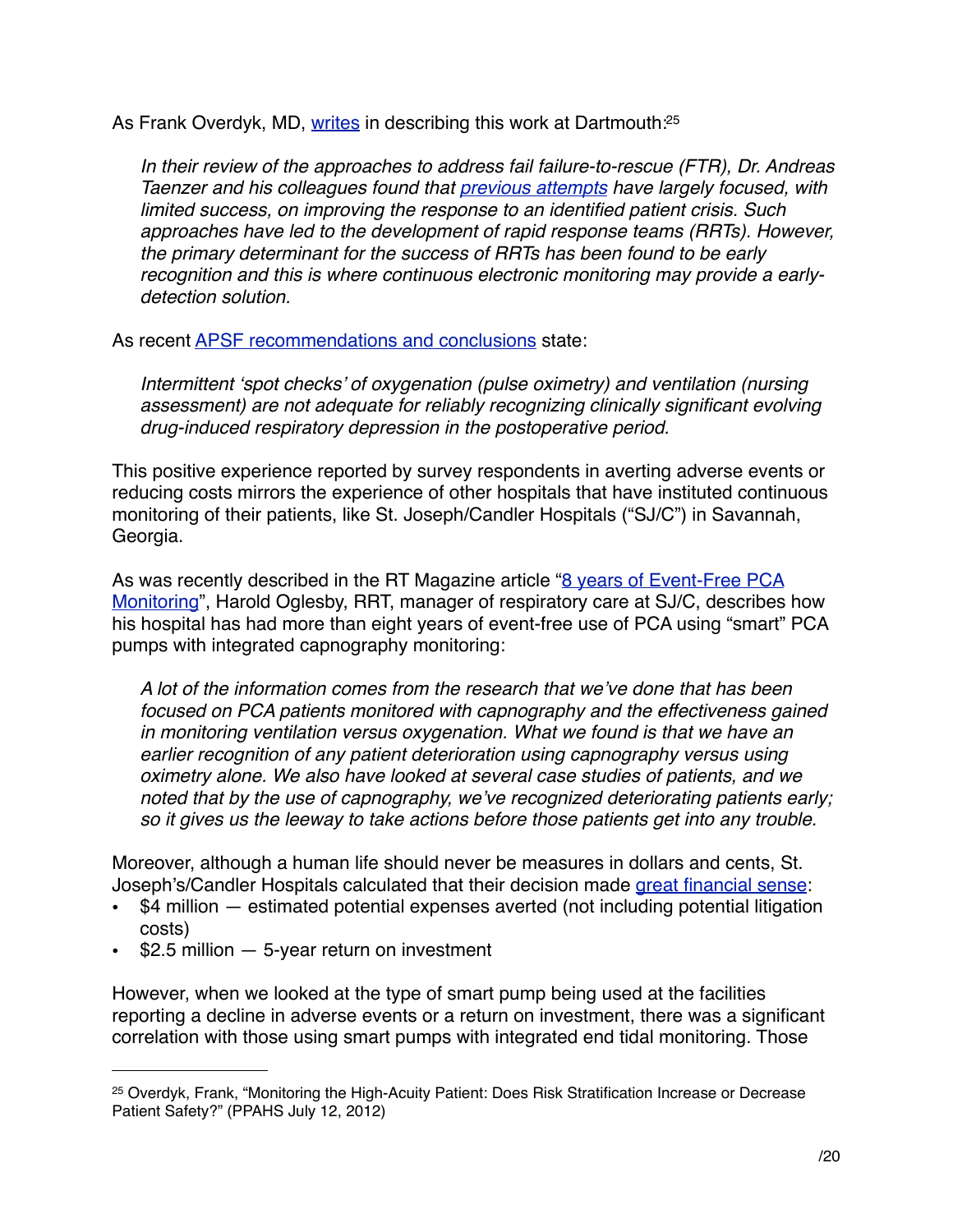using smart pumps with integrated end tidal monitoring were almost three times more likely to have had a reduction in adverse events or a return on investment when measured against costs and expenses (including litigation costs) that might have been incurred. (OR=2.789; 95% CI 1.112-6.996).

From an engineering perspective, this "closed" system of having the capnography monitor integrated with the PCA pump is the ideal patient safety guardrail. A PCA pump with integrated end tidal monitoring allows the pump to automatically shut off when the monitor senses that the patient is becoming oversedated. As Bryanne Patail, biomedical engineer at the U.S. Department of Veterans Affairs, National Center for Patient Safety, explains about what the Veterans Health Administration has done to reduce errors [related to PCA use and improve patient safety](http://www.beckersasc.com/asc-accreditation-and-patient-safety/reducing-errors-with-patient-controlled-analgesia-pumps-qaa-with-bryanne-patail-of-the-national-center-for-patient-safety.html): [26](#page-20-0)

*Use of PCA pumps is a process, and improving that process is an area that involves many stakeholders. In looking at fixes, they can be categorized as strong, intermediate or weak fixes. The strongest fix for PCA pumps is a forcing function, such as an integrated end tidal CO2 monitor that will pause the pump if a possible over infusion occurred. So, healthcare providers should first look at these strong*  fixes. There they will see the most impact on reducing errors and improving patient *safety.*

The survey results strongly suggest that using PCA pumps with integrated end tidal monitors will greatly improve patient safety.

<span id="page-20-0"></span><sup>26</sup> Michael Wong, "Reducing Errors With Patient-Controlled Analgesia Pumps: Q&A With Bryanne Patail of the National Center for Patient Safety", Becker's ASC Review (February 9, 2012)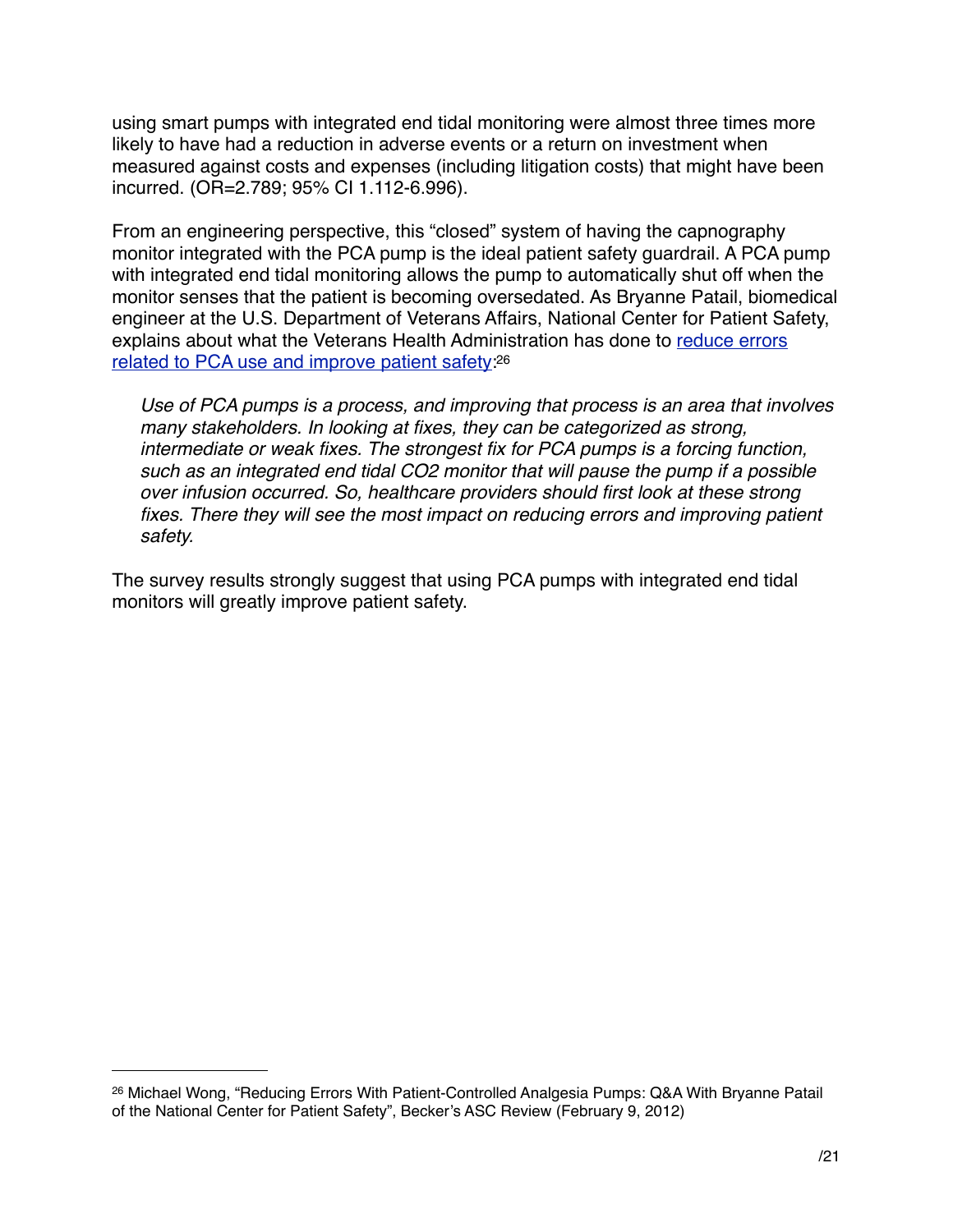# **Role of Alarm Fatigue[27](#page-21-0)**

According to The Joint Commission, [alarm fatigue occurs when clinicians become](http://www.jointcommission.org/assets/1/18/SEA_50_alarms_4_5_13_FINAL1.PDF)  [desensitized or immune to the sound of an alarm](http://www.jointcommission.org/assets/1/18/SEA_50_alarms_4_5_13_FINAL1.PDF). Fatigued clinicians may:

- Turn down alarm volume
- Turn off alarm
- Adjust alarm settings.

Concern about alarm fatigue was extremely high, with only less than one in 20 hospitals (4.9 percent) saying that they were "not concerned at all". The vast majority (more than 95 percent) are concerned about the issue of alarm fatigue, with 61.3 percent reporting that they are concerned but don't believe alarm fatigue is an "unmanageable problem". With almost two out of three hospitals seeing alarm fatigue as "manageable", this bodes well for the successful achievement of The Joint Commission's national patient safety [goal to manage alarms](http://www.jointcommission.org/new_joint_commission_alert_addresses_medical_device_alarm_safety_in_hospitals/).

About one out of three hospitals (33.7 percent) are either concerned that alarm fatigue will be a problem that is difficult to manage or the potential for alarm fatigue is preventing them from implementing continuous electronic monitoring. This indicates that for these hospitals, the issue of alarm fatigue is negatively impacting work processes and the safety of their patients.



<span id="page-21-0"></span><sup>&</sup>lt;sup>27</sup> This survey was conducted prior to the announcement by The Joint Commission of national patient safety goals regarding alarm management, so answers are not biased because of The Joint Commission's concerns.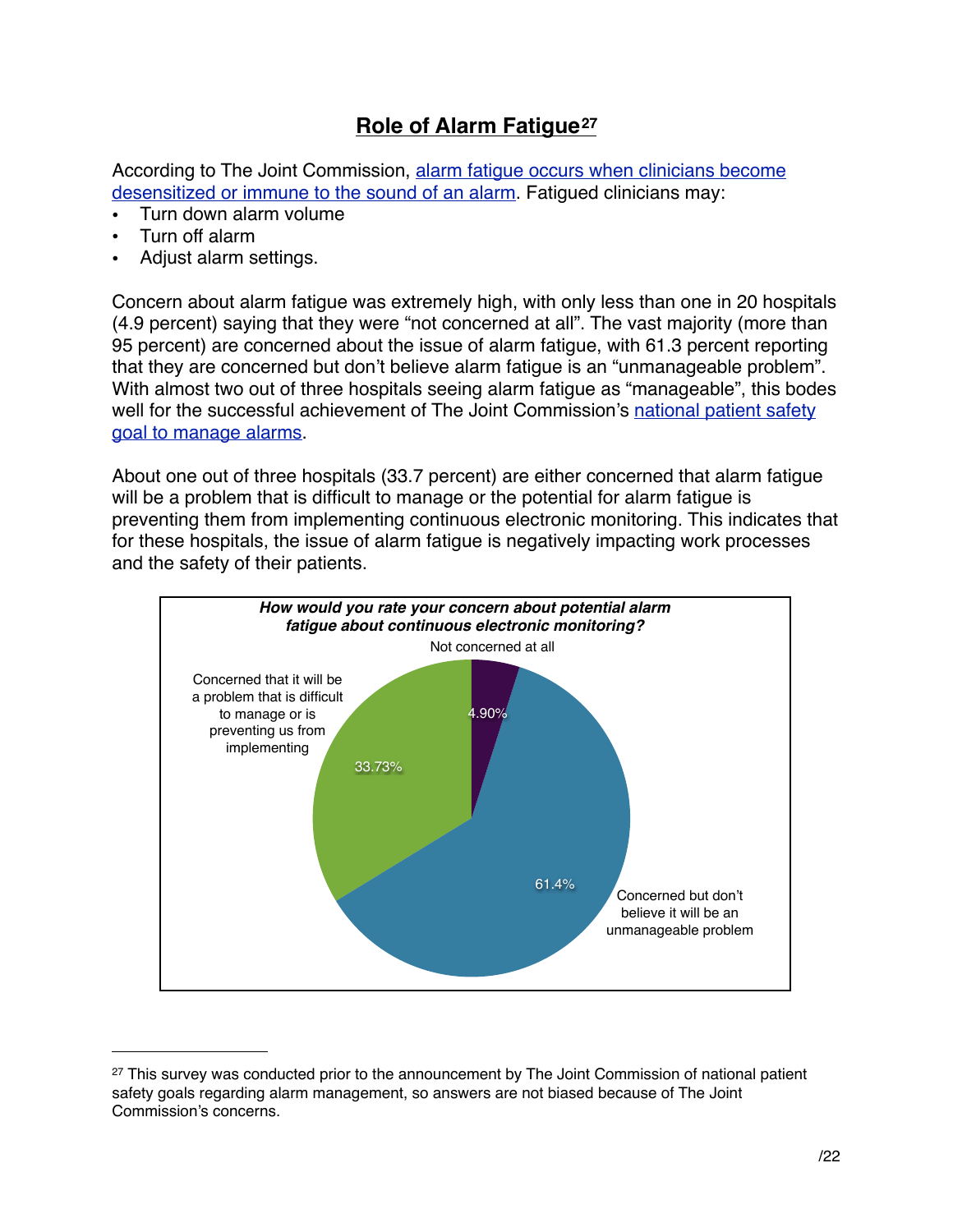Moreover, almost nine out of ten hospitals (87.8 percent) believe that a reduction of false alarms would increase the use of patient monitoring devices, like an oximeter or capnograph:



Alarm fatigue and the need to better manage alarms that sound is therefore preventing hospitals from implementing continuous electronic monitoring as a patient safety measure. As noted earlier, hospitals continuously monitoring have experienced a reduction in adverse events, costs and expenses.

In the following analysis, three levels of concern with alarm fatigue have been used:

- Not concerned about alarm fatigue (4.9 percent of hospitals)
- Concerned alarm fatigue is an unmanageable problem (33.73 percent of hospitals)
- Managing alarm fatigue (61.4 percent of hospitals)

Alarm management becomes of greater importance, the more monitors are attached to a patient, because of the increased possibility of a non-actionable alarm sounding. Consequently, it is understandable that all respondents expressed concern about the impact continuous monitoring may have on alarm fatigue (including those who said that they do not electronically monitor their patients). For example, those that monitor some but not all of their patients with capnography were almost three times more likely to be concerned alarm fatigue is an unmanageable problem.

This expressed concern regarding capnography would seem to indicate less familiarity with capnography than pulse oximetry. A statistically significant correlation was not found with those that monitor all of their patients with capnography and are concerned that alarm fatigue is an unmanageable problem. This suggests that those who monitor all of their patients using PCA with capnography may simply have more familiarity with capnography monitoring and hence less concern with unmanageable alarm fatigue.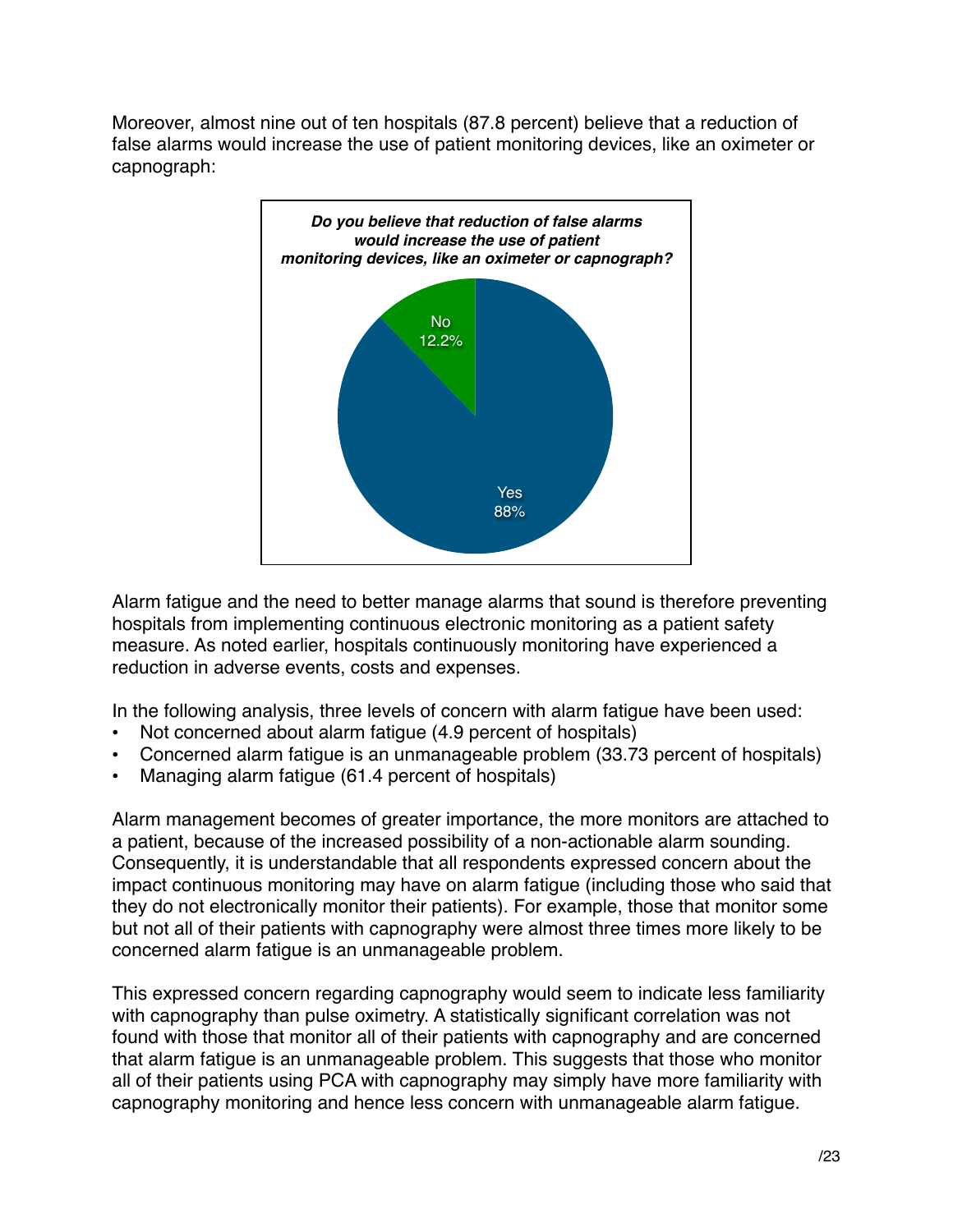Pulse oximetry has long been recognized as a leading contributor to alarm fatigue and this has been well documented. As Maria Cvach, DNP, RN, CCRN (Assistant Director of Nursing, Clinical Standards, The Johns Hopkins Hospital) and her colleague Kelly Creighton Graham, RN, BS, write in their much-referenced research on alarm fatigue[:28](#page-23-0)

*Nurses in intensive care units stated that the primary problem with alarms is that they are continuously going off and that the largest contributor to the number of false alarms in intensive care units is the pulse oximetry alarm.*

To help manage alarm fatigue, hospitals indicate that tools and training would be of assistance. Seven out of 10 hospitals (70.7 percent) would like "a single indicator that accurately incorporates key vital signs, such as pulse rate, SpO2, respiratory rate, and etCO2." Additionally, almost half of the respondents (44.6 percent) would like "recommendations on how best to easily make such assessments" of patients, and more than half (52.9 percent) would like to see more clinical training.

However, those concerned alarm fatigue is an unmanageable problem were more than twice as likely to want a single-indicator assessment tool (OR=2.278; 95% CI 1.073-4.838) and recommendations for ease of assessment for their nursing staff (OR=2.039; 95% CI 0.992-4.190). This indicates that nursing staff may be having difficulty interpreting the data. This does not suggest a lack of knowledge (as there was no statistically significant correlation with a desire for more clinical training for nurses), but that the amount of data needing to be interpreted may be becoming overwhelming.

The volume of data about a patient together with the sheer number of alarms is a critical patient safety issue. The survey indicates that providing tools to address patient assessment, with both a technological aid to gather multiple parameters into a single indicator, as well as a recommendations for easily assessing a patient, would assist with alarm management.

<span id="page-23-0"></span><sup>28</sup> Crrighton and Cvach, "Monitor Alarm Fatigue: Standardizing Use of Physiological Monitors and Decreasing Nuisance Alarms" American Association of Critical-Care Nurses, January 2010, Volume 19, No. 1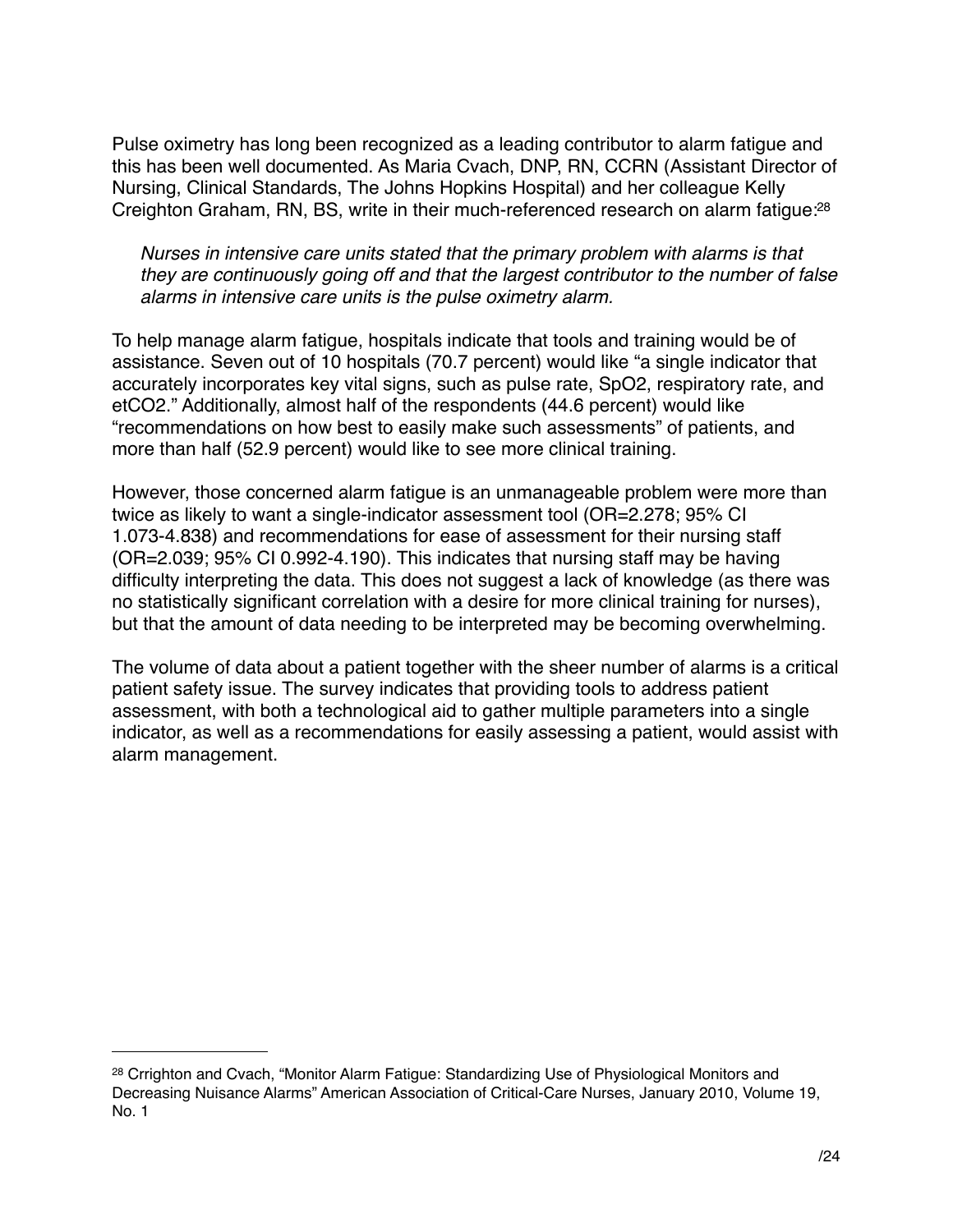# **Patient Education**

[The Joint Commission](http://www.jointcommission.org/assets/1/18/SEA_49_opioids_8_2_12_final.pdf) recommends that patients and their families be educated and provided written instructions about[:29](#page-24-0)

- The various generic and brand names, formulations, and routes of administration of opioids in order to prevent confusion and reduce the accidental duplication of opioid prescriptions;
- The principal risks and side effects of opioids, including the likelihood of constipation, and the risk of falls, nausea and vomiting;
- The impact of opioid therapy on psychomotor and cognitive function (which may affect driving and work safety);
- The potential for serious interactions with alcohol and other central nervous system depressants;
- The potential risks of tolerance, addiction, physical dependency, and withdrawal symptoms associated with opioid therapy.
- The specific dangers as a result of the potentiating effects when opioids are used in combination, such as oral and transdermal (fentanyl patches).
- The safe and secure storage of opioid analgesics in the home.

A cursory look at the survey responses to whether information is given to patients about the proper use of PCA pumps and the purpose of monitoring indicates that most hospitals are providing such information:

- Almost all who responded to this question (98.1 percent) provide their patients with information about proper use of PCA pumps. In comments left by respondents, this included issues such as PCA by proxy, side effects, medication used, expected outcomes, and pain control.
- As well, more than seven out of 10 hospitals (71.9 percent) provide information to their patients about the purpose of monitoring.

However, when this answer was correlated with answers to the type of smart pump and whether continuous electronic monitoring was used, the survey suggests that patients are probably safer at hospitals that provide information about PCA.

Those hospitals that are more technologically advanced (that is, using "smart" pumps or "smart" pumps with integrated end tidal monitoring) are taking better care to provide information to their patients.

Although this survey did not evaluate the content of actual information provided by these hospitals, the provision of patient educational material is indicative of an added level of concern for patient safety. Those using only smart pumps and smart pumps with integrated end tidal monitoring were almost four times (OR=3.839, 95% CI 1.411-10.447 and OR=3.793, 95% CI 1.070-13.444 respectively) as likely to provide their patients with educational materials. Moreover, those hospitals that have been using smart pump

<span id="page-24-0"></span><sup>29</sup> The Joint Commission, Sentinel Event Alert, Issue 49, August 8, 2012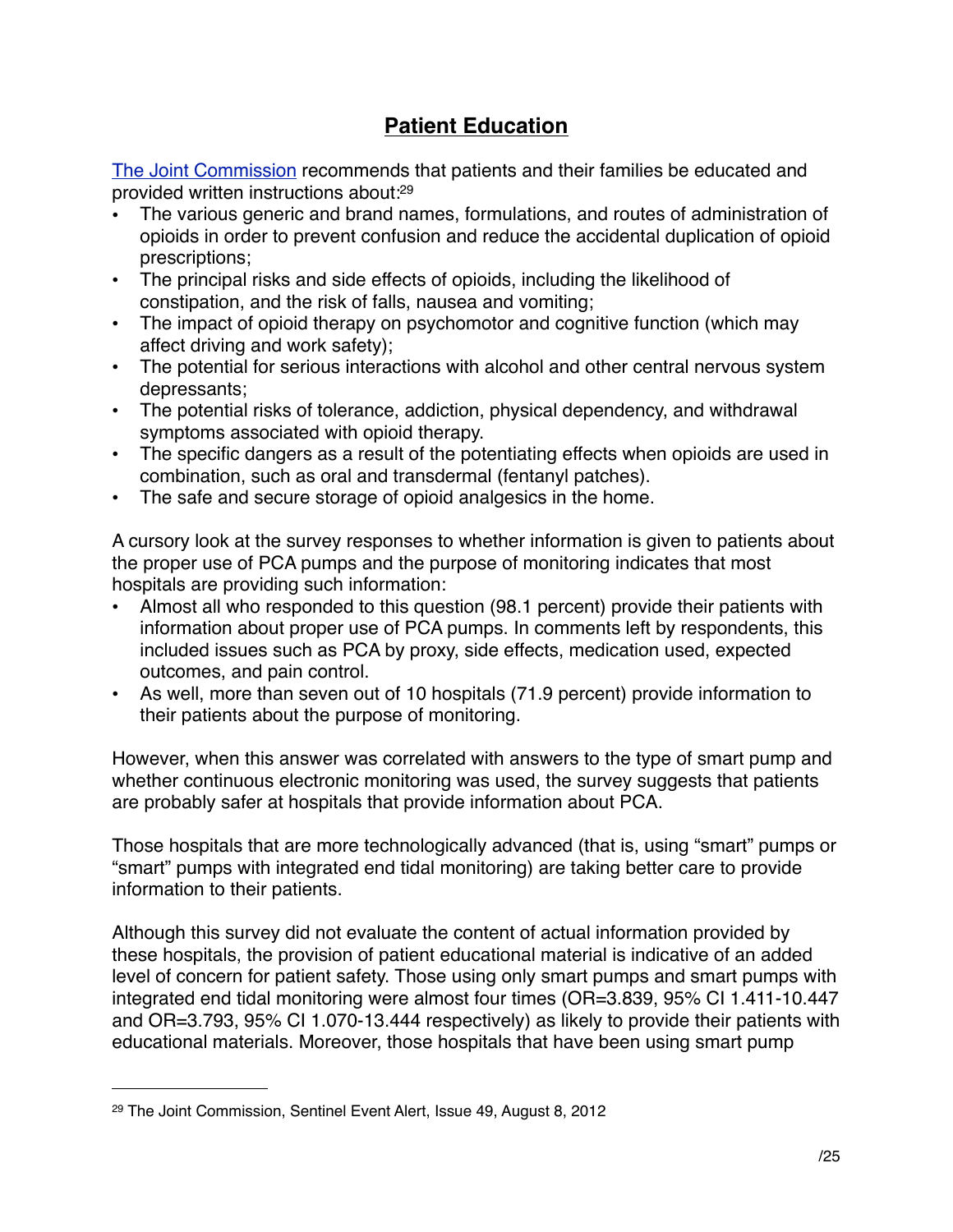technology for the last three to five years were almost six and a half times more likely to provide their patients with information on the purpose of monitoring (OR=6.440, 95% CI 1.436-28.885).

Moreover, the likelihood that the patient will be monitored with either pulse oximetry and/or capnography goes up when the hospital is providing their patients with monitoring information. This is three times more likely for patients at hospitals monitoring with pulse oximetry (OR=3.327; 95% CI 1.241-8.921), and according to the survey, responses are higher for all hospitals that monitor their patients electronically.

The association between the provision of continuous monitoring and information about it seems obvious; after all, why provide information about monitoring when the facility is not planning to monitor its patients. However, this suggests that the development of patient education information about PCA pumps and monitoring could encourage hospitals to adopt better monitoring practices.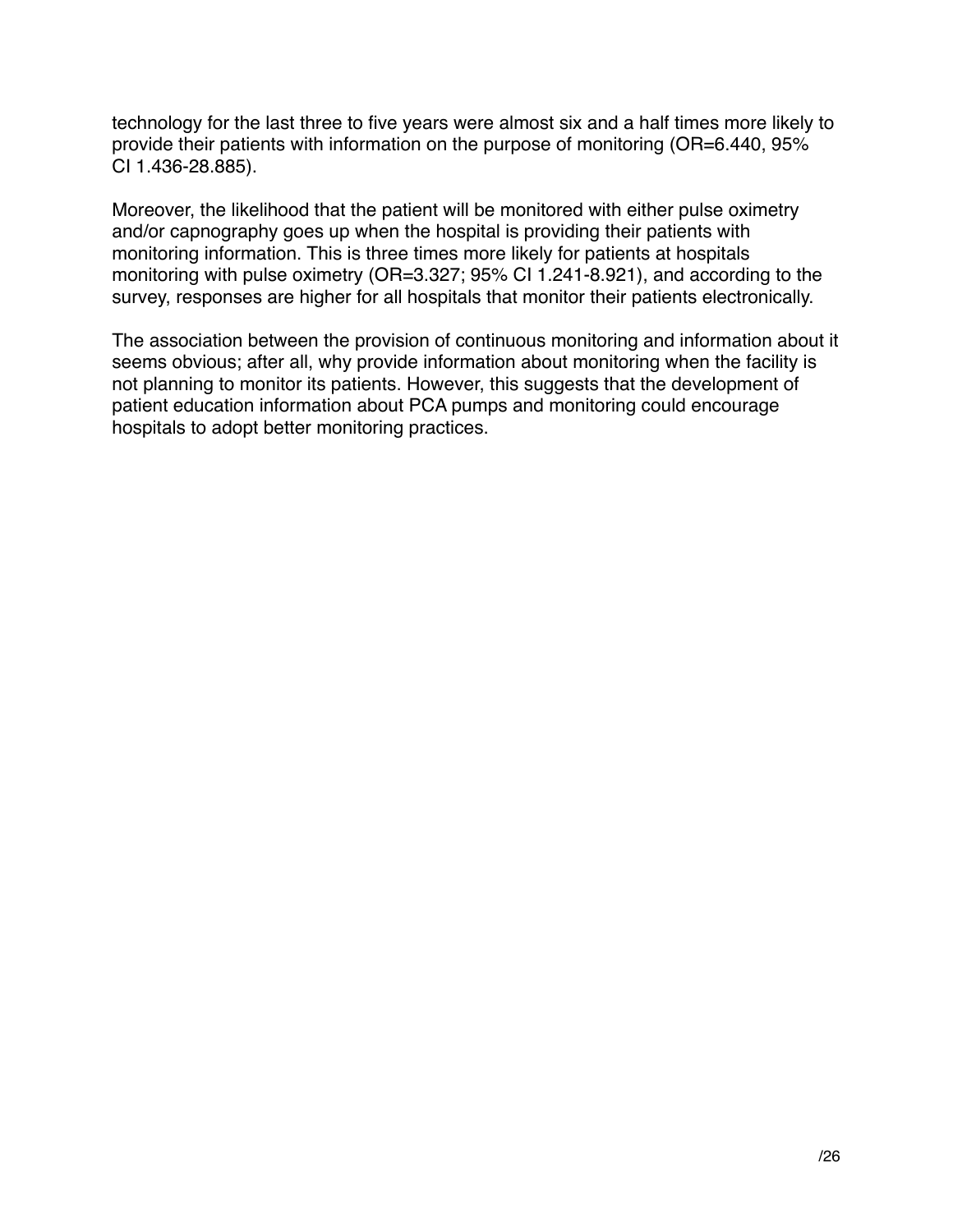# **Conclusion**

Because of the high incidence of adverse events and deaths that have and continue to occur with the use of PCA pumps, we were not surprised to see a great deal of variation in procedures and the lack of risk factors and double-checks being performed at hospitals across the country.

Checklists and the implementation of standard procedures have been shown to prevent errors across different industries, including healthcare. Brigette Hales, the manager of patient safety and performance improvement at Sunnybrook Health Sciences Centre in Toronto, Ontario, and her colleagues reviewed more than 1,000 abstracts on medical checklists in their paper, ["Development of Medical Checklists for Improved Quality of](http://intqhc.oxfordjournals.org/content/20/1/22.full.pdf)  Patient Care<sup>["30](#page-26-0)</sup>

"Checklists have been shown to play a fundamental role in error management," [explains](http://ppahs.org/2013/03/07/6-steps-to-improved-pain-pump-safety-new-checklist-can-help-prevent-the-14000-adverse-events-annually/) Ms. Hales, "High-intensity fields of work, such as the airline industry and the military, already employ checklists to decrease errors of omission, improper implementation of procedures and protocols, and to decrease human error under stressful conditions."[31](#page-26-1)

For greater patient safety and to reduce the variation in procedures, we would encourage the adoption of standards, like the **PCA Safety Checklist**. Moreover, the survey indicates that ongoing training of those involved with PCA administration at hospitals would help reinforce and ensure that standards are continually put into practice.

Additionally, the survey results indicate the value of continuous electronic monitoring in averting adverse events and in reducing expenditures. The reported experience of hospitals using monitoring as a technological safety net for patients receiving opioids is encouraging and indicative of the direction where all hospitals should go to improve patient safety.

Lastly, the survey points to areas in which greater work and effort needs to be placed. Tools must be placed in the hands of nursing staff responsible for PCA administration. In particular, of value would be a single-indicator assessment that accurately incorporates multiple key vital signs, such as pulse rate, SpO2, respiratory rate, and etCO2, as well as recommendations for making easy assessments of patient conditions.

This first national survey of PCA practices provides a baseline from which future practices and efforts can be measured. Further research on best practices such as the correlation between double-checks and adverse events averted and technologies like

<span id="page-26-0"></span><sup>30</sup> Hales et al, "Development of Medical Checklists for Improved Quality of Patient Care" International Journal for Quality in Health Care 2008; Volume 20, Number 1: pp. 22–30

<span id="page-26-1"></span><sup>31</sup> Michael Wong, "6 Steps to Improved Pain Pump Safety: New checklist can help prevent 14,000 adverse events annually" (PPAHS, March 7, 2013)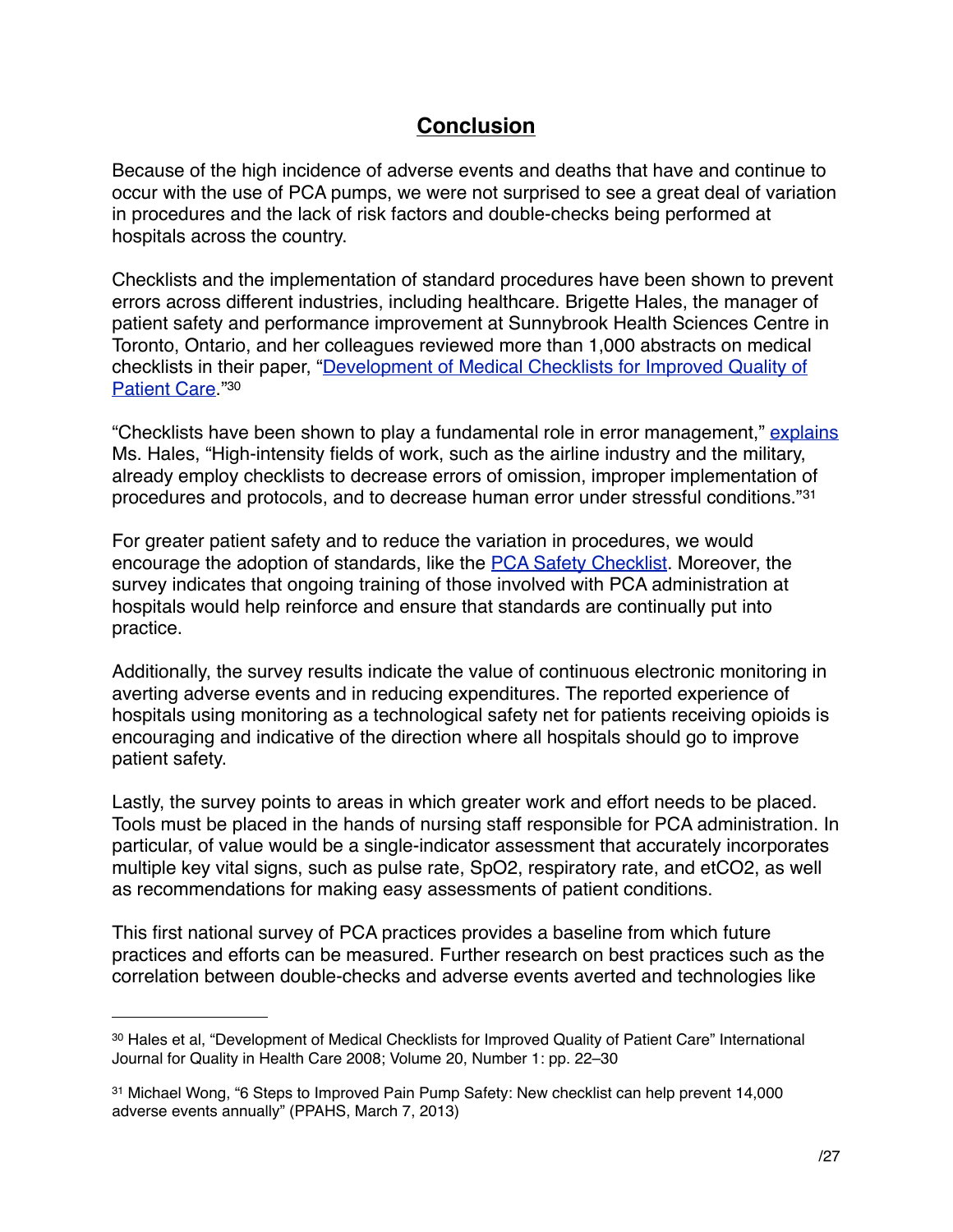continuous electronic monitoring that reduce adverse events as well as costs would be of interest.